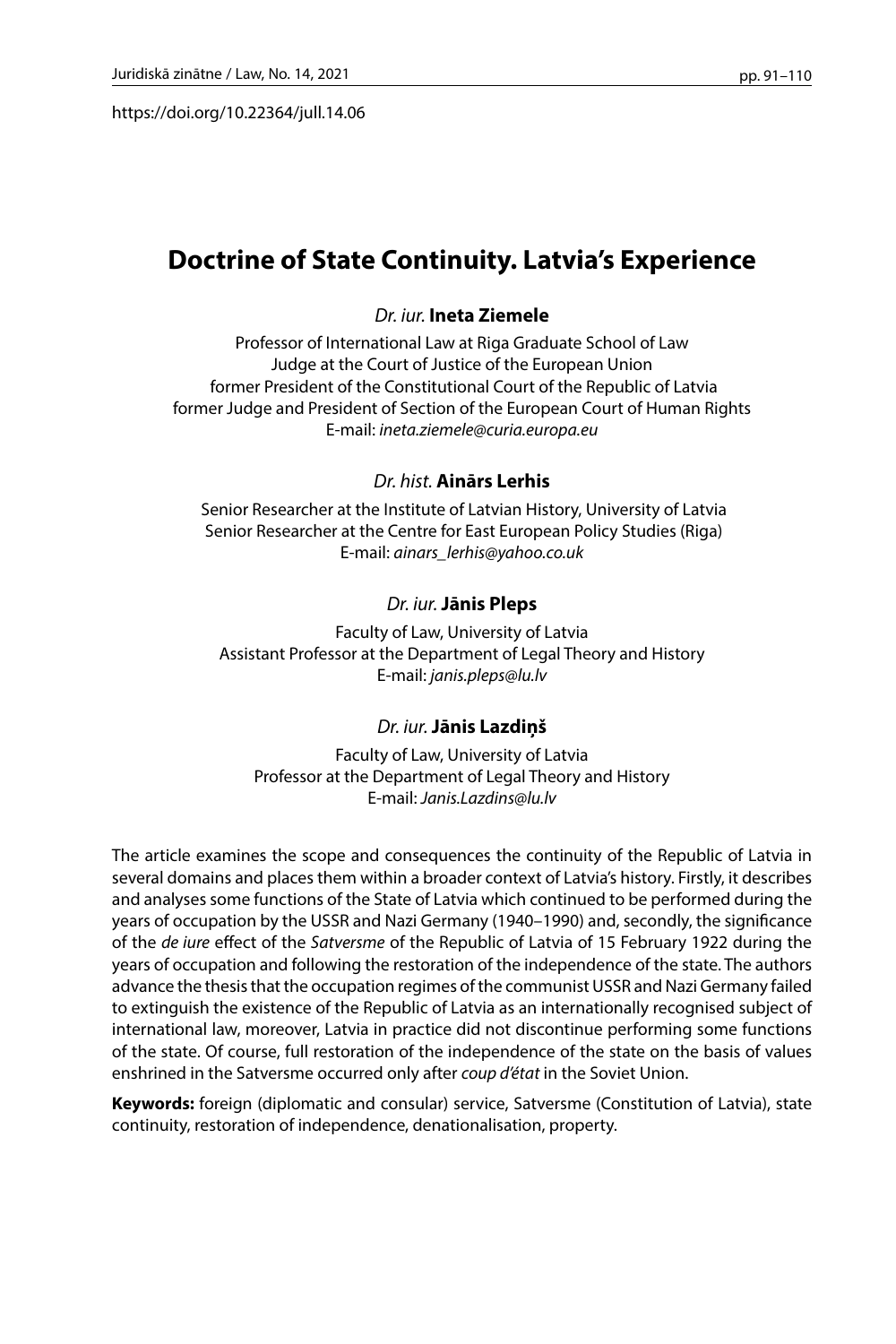## **Contents**

|                                                                                                                           | 92 |
|---------------------------------------------------------------------------------------------------------------------------|----|
| Implementing of Foreign Affairs Functions of Latvian State During Occupation<br>93<br>1.                                  |    |
| 1.1. Changes in Latvian Foreign Service Stemming from Loss of Independence                                                |    |
| 93                                                                                                                        |    |
| 1.2. Main Activities During the Second World War                                                                          |    |
| and the Cold War (1940–1988) $\ldots \ldots \ldots \ldots \ldots \ldots \ldots \ldots \ldots \ldots \ldots \ldots \ldots$ | 95 |
| 1.3. Main Activities During the Years of Third Awakening Until Full Restoration                                           |    |
| of the Independence of Latvian State (1988–1991) $\ldots \ldots \ldots \ldots \ldots \ldots$<br>98                        |    |
| $\mathcal{L}$                                                                                                             |    |
|                                                                                                                           |    |
| 2.2. Reinstatement of Satversme and Restoration of Constitutional Bodies                                                  |    |
| Defined Therein running running running resources and the Defined Therein running resources and the Definition            |    |
|                                                                                                                           |    |
|                                                                                                                           |    |
|                                                                                                                           |    |
|                                                                                                                           |    |
|                                                                                                                           |    |
|                                                                                                                           |    |
|                                                                                                                           |    |
|                                                                                                                           |    |
|                                                                                                                           |    |
|                                                                                                                           |    |
|                                                                                                                           |    |

## **Introduction**

On 18 November 1918, Latvia was promulgated as an independent, democratic republic. On 15–17 June 1940, the Republic of Latvia was occupied by the USSR. During the Second World War, the Soviet occupation was replaced by the occupation by Nazi Germany (1941–1945). The communist regime was restored after the war. The Soviet occupation power in Latvia, although unlawful, endured for almost half a century. The Republic of Latvia continued to exist *de iure* as an internationally recognised subject of international law for the entire period of occupation. *De facto* the independent State of Latvia was restored in 1990–1991. Following the restoration of Latvia's sovereign power on the territory of the state, the legal and practical questions stemming from state continuity emerged, and the doctrine or principle of state continuity gained prominence amongst the research themes in scholarly writings.

A group of researchers, consisting of historians, political scientists and lawyers, was established to study the doctrine of state continuity in the context of Latvian history. Noteworthy scientific material was collected in the framework of cooperation project of fundamental and applied research No. 653/2014 "Experience, lessons learned and international significance of restoring the independent statehood of Latvia (historical, political and legal aspects)". All the issues analysed in the project have not been addressed in this article.<sup>1</sup> The current article introduces the international research community (in particular, the lawyers belonging to it)

<sup>1</sup> The research results of the project have been published in a book: Nepārtrauktības doktrīna Latvijas vēstures kontekstā [The Continuity Doctrine in the Context of Latvia's History]. Collective of authors, research supervisor *Jundzis, T.* Rīga: Latvijas Zinātņu akadēmijas Baltijas stratēģisko pētījumu centrs, 2017. Another more extensive article stemming from this research and focusing on the findings in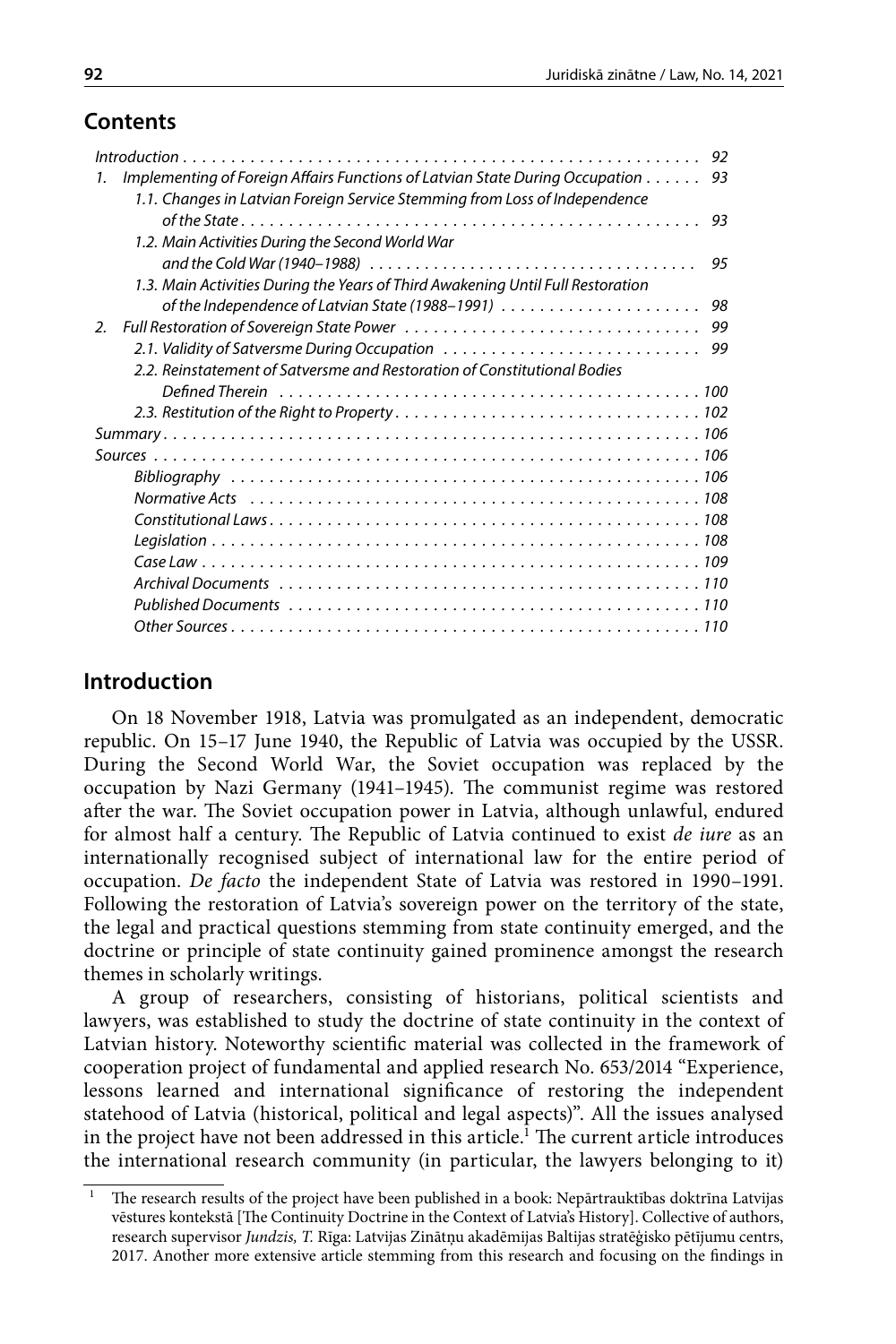with two aspects of the research, which until now have been little discussed on an international level.

The first aspect is related to the functioning of Latvia's foreign service during the years when the State of Latvia was occupied by the USSR and Germany, the second – to the significance of the *Satversme* of the Republic of Latvia during the years of communist and Nazi occupations. In relation to the second issue, it should be taken into account that an anti-constitutional *coup d'état* took place on 15 May 1934. The functioning of Kārlis Ulmanis' government until the additional contingent of the Red Army was moved into the territory of Latvia (16–17.06.1940) was incompatible with the values enshrined in the *Satversme*. However, the undemocratic government of the state did not undermine the existence of the State of Latvia either *de iure* or *de facto*.

The authors set the following aim for this article – to analyse the significance of the functioning of Latvia's foreign service and of the *Satversme* during the years of Latvia's occupation and during the period leading to the full restoration of the sovereign state power for the purposes of state continuity thesis of Latvia.

## **1. Implementing of Foreign Affairs Functions of Latvian State During Occupation**

### **1.1. Changes in Latvian Foreign Service Stemming from Loss of Independence of the State**

The fact that the foreign services of the three Baltic states – Latvia, Lithuania and Estonia – continued their operations in the Western countries in 1940–1991 attested *de iure* existence of these states. The Latvian foreign service (diplomatic and consular service) in the Western states after the Baltic states were occupied by the USSR in 1940 was an institution of the state power of the Republic of Latvia, which continued performing functions of the state power since the representations were located outside the territory of occupied Latvia. The service continued its work uninterruptedly throughout the whole period of Latvia's occupation until the restoration of the state's independence in 1991. This possibility was ensured by the non-recognition of the occupation of Latvia by many states.

A month prior to Latvia's occupation, on 17 May 1940, the government of Latvia granted Kārlis Zariņš (Charles Zarine), the Envoy to Great Britain, extraordinary powers to defend Latvia's interests in almost all countries. These powers would enter into effect also in case if the government were to be unable to maintain connections with Latvia's diplomatic and consular missions.<sup>2</sup> These powers were intended to enable continuing representation of the interests of the Latvian state abroad in an emergency, in conditions of war. Although the extraordinary powers had significant deficiencies and were limited, in the future they would play an important role in the

international law is included in volume 19, 2020, of the Baltic Yearbook of International Law published by the Riga Graduate School of Law and the Brill Publishers.<br>Latvian National Archives, Latvian State Historical Archive (hereafter - LNA LSHA), 293. fonds

<sup>[</sup>fund] (hereafter – f.), 1. apraksts [description] (hereafter – apr.)., 4388. lieta [file] (hereafter – l.), pp. 12, 16, 17, 28; Hoover Institution Archives, Vilis Sumans collection, box 1, folder "Increment April 1978"; Latvijas Republikas oficiālā nostāja Latvijas diplomātiskā dienesta dokumentos 1940.–1991. gadā. Dokumentu krājums [The Official Position of the Republic of Latvia in the Documents of the Latvian Diplomatic Service in 1940–1991. Collection of Documents]. Compiled by *Lerhis, A*. Rīga: Latvijas vēstures institūta apgāds, 2015, pp. 41–42.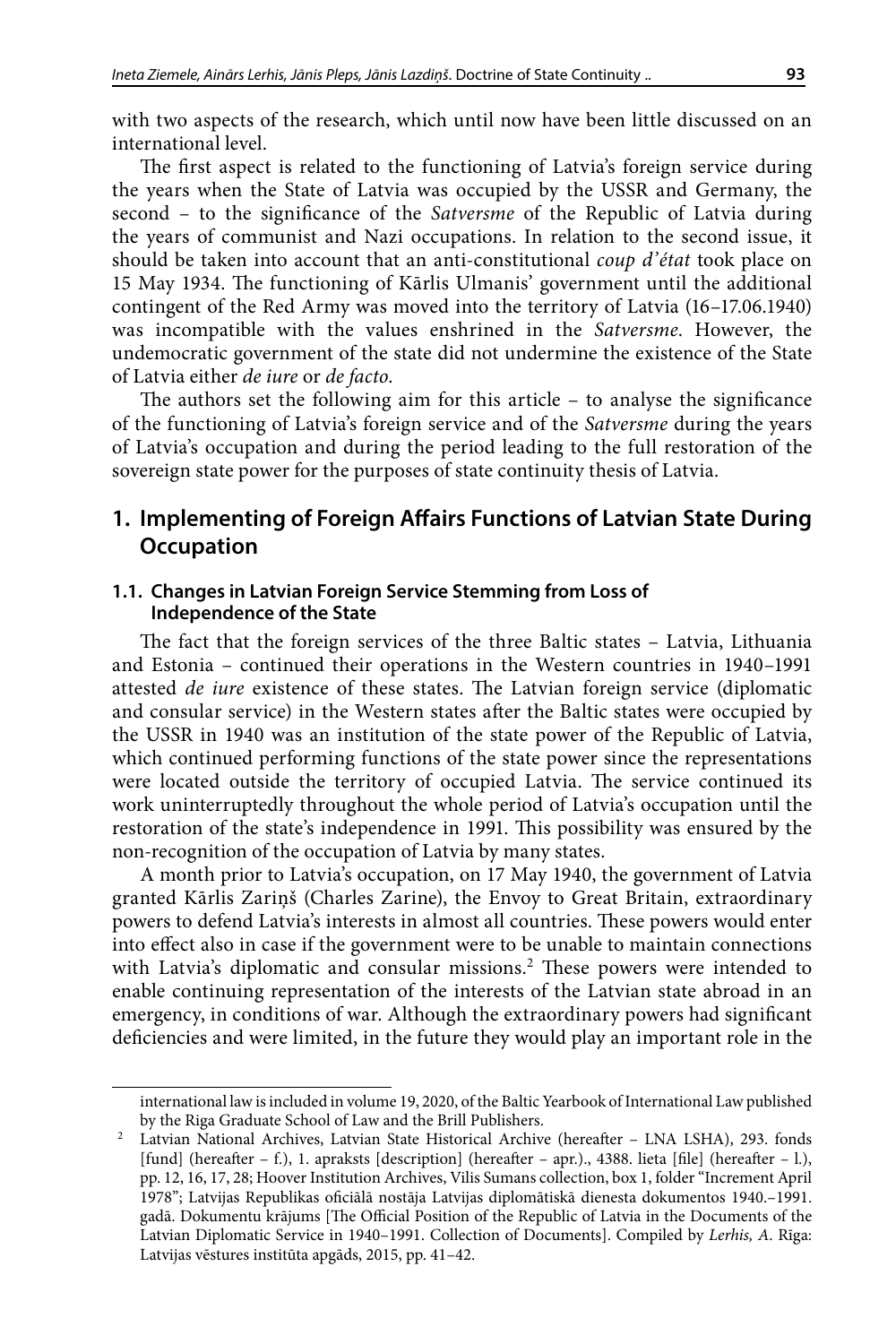fight for continuity of *de iure* existence of the Latvian state and ensuring the further operations of the Latvian diplomatic and consular service.

The Latvian government decided to accept the ultimatum advanced by the USSR on 16 June 1940 and did not resist the occupation of Latvia realized by the USSR  $(17 \text{ June})$  either through a diplomatic protest or in a military way,<sup>3</sup> it also did not forward any instructions for setting into motion the extraordinary powers.<sup>4</sup> In mid-July, before the declaration by the Latvian "People's" *Saeima* on the establishment of the Soviet power (21 July) and incorporation of Latvia into the Soviet Union (5 August), the diplomatic representatives of the last independent government of the Republic of Latvia, accredited in several Western states, commenced diplomatic fight against this aggression by the USSR. The employees of the Latvian diplomatic service abroad assessed this situation as a fact of occupation,<sup>5</sup> several envoys took a very strong stance against annihilation of Latvia's independence. In these diplomatic protests, they invited the governments of their countries of residence (the United States, Great Britain, etc.) to not recognise Latvia's occupation by the USSR.

The bearer of the extraordinary powers of the government of the Republic of Latvia, the head of the foreign services and Envoy to Great Britain K. Zariņš and the deputy of the bearer of the extraordinary powers, the Envoy to the United States Alfrēds Bīlmanis and other envoys prepared and expressed the official opinion of the Latvian state on matters of international policy pertaining to the interests of the State of Latvia and its citizens.<sup>6</sup> The basic principles of the state's position were elaborated (political and legal positions), which the foreign service followed throughout the next 50 years until the independence of the state was regained.

The Latvian foreign service continued to operate abroad on a significantly reduced scale without the support of an independent government and the Ministry of Foreign Affairs. The main objective of the service was to continue representing the State of Latvia, to preserve the state's international law status, to fight for the restoration of independence in the future, as well as to protect Latvia's citizens and their property abroad. Despite numerous restrictions in the international diplomatic environment in comparison to the diplomats representing the heads of independent states and the governments thereof, the Latvian diplomats via diplomatic channels strived to inform other states about Latvia's opinion. There are grounds for considering these activities as a continuation of the foreign policy of the State of Latvia at least in these matters, although in a very limited scope.

<sup>3</sup> LNA LSHA, 1307. f., 1. apr., 317. l., p. 172; *Gore, I., Stranga, A.* Latvija: neatkarības mijkrēslis. Okupācija. 1939. gada septembris – 1940. gada jūlijs [Latvia: The Twilight of Independence. Occupation. September 1939 – July 1940]. Rīga: Izglītība, 1992, pp. 115–117.

<sup>4</sup> *Lūsis, J.* Latvijas diplomātu darbs [Work of Latvian Diplomats]. *Daugavas Vanagu Mēnešraksts*, No. 3, 1990, p. 11.

<sup>5</sup> *Feldmanis, I., Freimanis, A. A., Lerhis, A., Ziemele, I.* Latvijas valsts okupācijas gados [The Latvian State in the Years of Occupation]. In: Dokumenti par Latvijas valsts starptautisko atzīšanu, neatkarības atjaunošanu un diplomātiskajiem sakariem 1918–1998 [Documents on the International Recognition, Restoration of Independence and Diplomatic Relations of the State of Latvia in 1918–1998]. Rīga: Nordik, 1999, p. 132; *Lerhis, A.* Pārmaiņas Latvijas diplomātiskā dienesta darbībā (1940. g. jūnijs – 1942. g. augusts) [Changes in the Operations of the Latvian Diplomatic Service (June 1940 – August 1942)]. In: Vēsturnieks profesors Dr. phil., LZA ārzemju loceklis Andrievs Ezergailis: Biobibliogrāfija, darbabiedru veltījumi 70 gadu jubilejā [Historian Professor Dr. phil., LAS Foreign Member Andrievs Ezergailis: Biobibliography, Dedications of Colleagues on the 70<sup>th</sup> Anniversary], Rīga: Latvijas vēstures institūta apgāds, 2000, p. 169.

<sup>6</sup> *Feldmanis, I., Freimanis, A. A., Lerhis, A., Ziemele, I.* Latvijas valsts okupācijas gados [The Latvian State in the Years of Occupation], p. 132; *Lerhis, A.* Pārmaiņas ... [Changes ...], p. 180.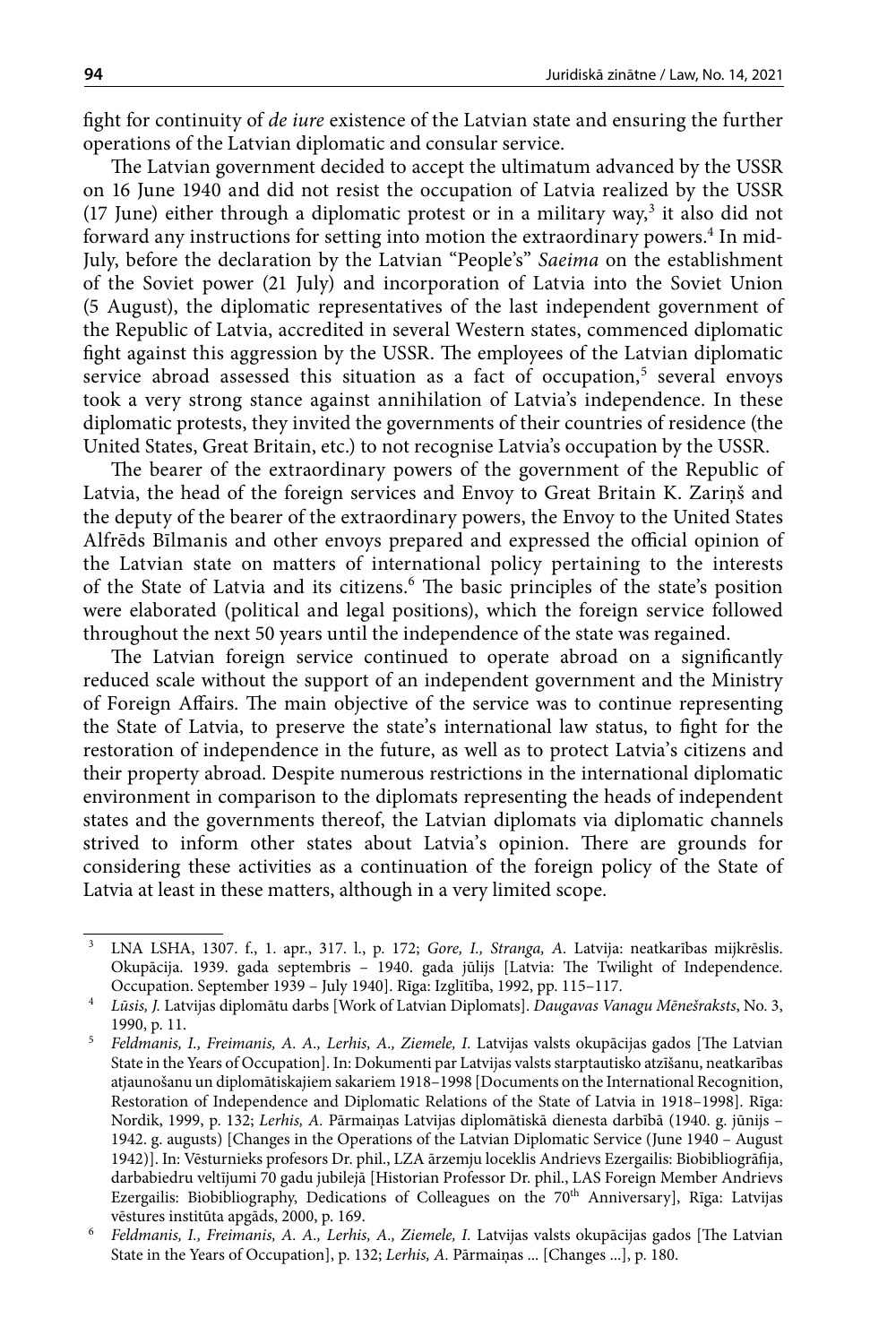The Statement by the US Acting Secretary of State Sumner Welles on 23 July 1940 ensured that the diplomatic representations of the Baltic states continued their activities in the USA.7 The stance taken by Latvia's diplomatic representatives also facilitated the fact that the USA and Great Britain in the summer of 1940, later followed by other Western states applied the principle of non-recognition of violent conquests also to the Baltic states and commenced *de iure* non-recognition of the occupation of the Baltic states.8

### **1.2. Main Activities During the Second World War and the Cold War (1940–1988)**

The diplomatic and consular representations of the Republic of Latvia continued operations in several states: the entire period of Latvia's occupation – legations in Washington and London, for a shorter term – legations in Buenos Aires (1940–1946), in Geneva (1940–1946), in Rio de Janeiro (1944–1961), diplomatic representations in Madrid (1953–1959) as well as, in various periods, – numerous career consuls and honorary consuls.<sup>9</sup>

In 1940–1991, the work of Latvia's representations abroad was managed by the heads of the Latvian diplomatic and consular service: Kārlis Zariņš (1940–1963), Arnolds Spekke (1963–1970; thus, the service's centre of command moved from the legation in London to the legation in Washington) and Anatols Dinbergs (1971–1991). They set the guidelines on foreign policy matters and appointed the employees of the representations, consuls and personal representatives. In the future, the activities were determined by the head of the Latvian diplomatic and consular service and the head of the respective representations.

As recognised by the Constitutional Court of the Republic of Latvia in May 2010, during the period of occupation, the activities of Latvia's diplomatic representations were the sole manifestation of the capacity of the Latvian state, and, in the extraordinary situation caused by the occupation (absence of the government's support), this limited capacity of the state also determined the activities of the representations. For the further 50 years, the Latvian diplomats abroad maintained the claim regarding the State of Latvia, and this fact is significant in the context of the doctrine on the state's continuity.10

<sup>7</sup> Statement of Acting Secretary of State Sumner Welles, July 23, 1940. In: U.S. Department of State, Department of State Bulletin III. Washington, U.S. Government Printing Office, July 27, 1940. Vol. III, No. 57, p. 48; Rietumvalstu nostāja Baltijas valstu jautājumā 1940.–1991. gadā: Dokumentu krājums [Position of the Western Countries on the Issue of Baltic States in 1940–1991. Collection of Documents]. Compiled by *Lerhis, A*. Rīga: Latvijas vēstures institūta apgāds, 2018, pp. 66–67; Sūtniecība Vašingtonā [Legation in Washington]. In: Latvju Enciklopēdija [Latvian Encyclopaedia]. Ed. *Andersons, E*. Vol. 4. Rockville, 1990, p. 510.

<sup>&</sup>lt;sup>8</sup> Feldmanis, I., Freimanis, A. A., Lerhis, A., Ziemele, I. Latvijas valsts okupācijas gados [The Latvian State in the Years of Occupation], pp. 134–135.

<sup>9</sup> [*Lerhis, A.*]. Ieskats Latvijas Republikas ārlietu dienesta vēsturē (1917–1997) [Insight into the History of the Foreign Service of the Republic of Latvia (1917–1997)]. In: Latvijas ārlietu dienesta rokasgrāmata [Handbook of Foreign Service of Latvia]. Rīga: Latvijas Republikas Ārlietu ministrija, 1997, p. 17.

<sup>10</sup> Latvijas Republikas Satversmes tiesas 2010. gada 13. maija spriedums lietā Nr. 2009-94-01 [Judgement by the Constitutional Court of the Republic of Latvia of 13 May 2010 in Case] No. 2009-94-01. Available: [http://www.satv.tiesa.gov.lv/upload/spriedums\\_2009\\_94\\_01.htm](http://www.satv.tiesa.gov.lv/upload/spriedums_2009_94_01.htm) [last viewed 12.12.2015]; Address of President of Latvia, Egils Levits, at the reception marking 100 years of foreign service (09.09.2019). Available: https://www.president.lv/en/news/news/address-of-president-of-latviaegils-levits-at-the-reception-marking-100-years-of-foreign-service-25901#gsc.tab=0 [last viewed 02.04.2021].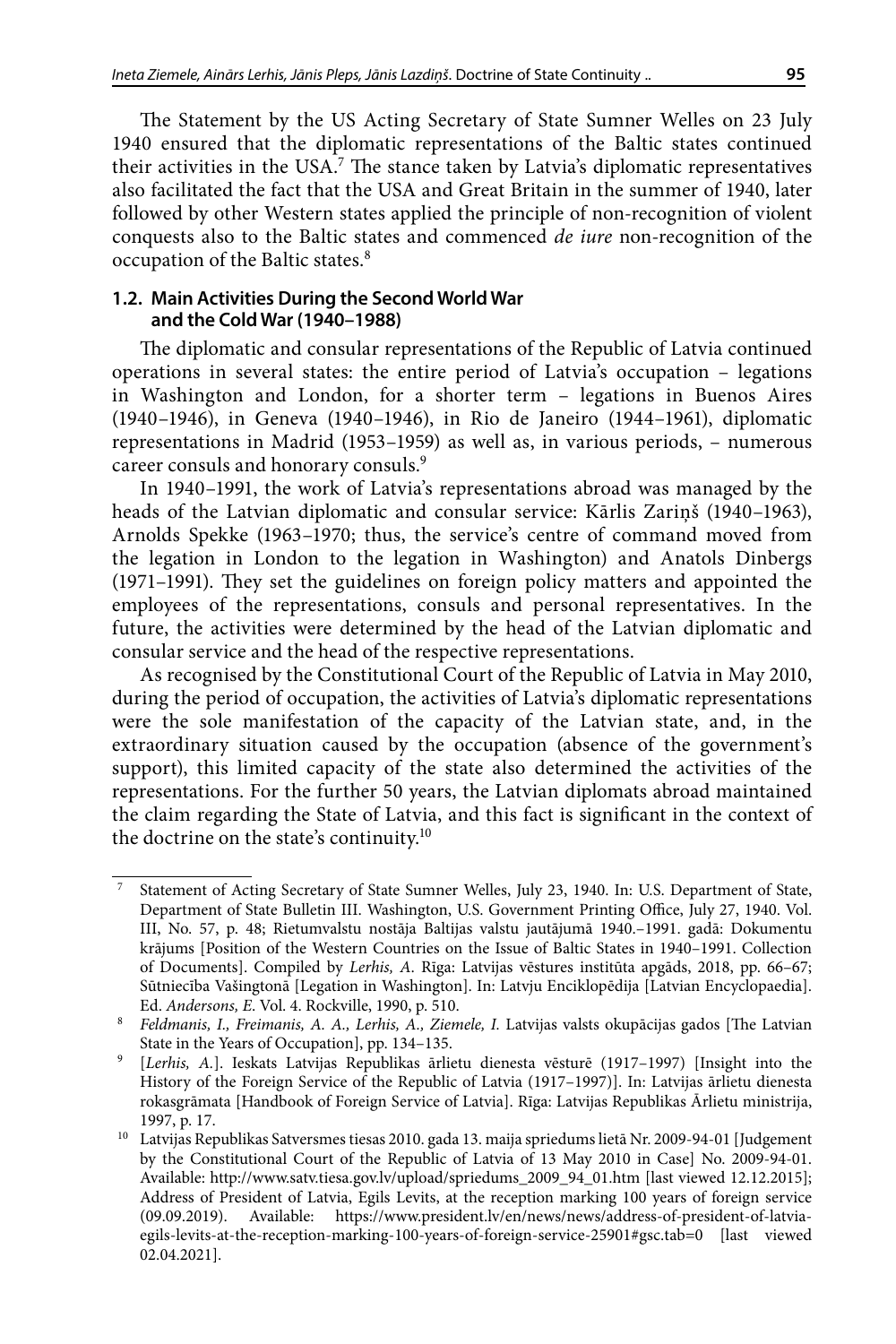In Latvian legations, the political work mainly focused on activities of informative nature and fight for Latvia's existence and rights. The work with Latvia's citizens, vessels, etc. was mainly concentrated in the consular branch and was recognised as being very important.<sup>11</sup> The legation in Washington assumed the consular oversight over Latvian vessels and seamen, as well as the protection of the owners' interests. During the period of Latvia's occupation, the state's diplomatic and consular representations in the Western countries in their activities followed the legal acts of the pre-occupation period. They remained in force also after Latvia's occupation. Furthermore, during the following 50 years, the diplomats of Latvia's foreign service continued to declare their subordination to the last sovereign Latvian government of the pre-war period, which was internationally recognised.

The beginning of the Soviet–German war (on 22 June 1941) and replacement of the Soviet occupation by the German occupation did not interrupt *de iure* existence of the Republic of Latvia and its right to be a free, sovereign and independent state. Similarly to the envoys' actions in 1940, declaring the position against the Soviet occupation, in 1941 they also protested against the occupation of Latvia by Nazi Germany, appealing to the governments of their countries of residence.

The diplomats' duty was to speak on behalf of the citizens of Latvia who had gone abroad, and also of those living in the conditions of the Nazi and the Soviet regimes (in Latvia, Siberia, etc.). The employees of the Latvian foreign service developed cooperation with the representatives of the Estonian and Lithuanian foreign services. Slightly later, cooperation was established with the Latvian resistance movement, which stood against both foreign powers and fought for restoration of the independence of the Latvian state.

During the war years, the Latvian diplomats regularly reminded of the international law existence and status of the State of Latvia, of the conditions in Latvia and the violations of international law committed by Nazi Germany and the USSR, as well as the crimes against the State of Latvia and its inhabitants, called attention to its right to restoration of independence. K. Zariņš and A. Bīlmanis had to reject and refute both the Soviet and the Nazi propaganda statements.

The serving and former Latvian diplomats in the Western countries greatly contributed to informing the Western democratic states about the situation in Latvia.<sup>12</sup> Starting with 1942, the envoys drew up and disseminated memoranda on the situation in Latvia, the Nazi occupation, the second Soviet occupation, and the Latvian refugees in the Western countries. Envoy A. Bīlmanis was particularly active in this informative work against the Soviet and Nazi propaganda in the West and, during the war years, published several brochures on Latvia's situation – the legal status and the policies of the Nazi and Soviet regimes in Latvia.<sup>13</sup>

The diplomats of the Baltic states operated in the courts of the countries of residence together with attorneys, who defended the interests of the Baltic states.

<sup>11</sup> A. Bīlmanis' letter of 07.09.1940 to K. Zariņš; file "1940. D. 125.63/ Latvian Consulate-General, New York". LNA LSHA, Latvian Legation London fund (the archival file has not yet been assigned a file number).

<sup>12</sup> File "Sarakste ar Foreign Office līdz 1945. g." [Correspondence with Foreign Office until 1945]. LNA LSHA, Latvian Legation London fund, box No. 460 (the archival file has not yet been assigned a file number).

<sup>13</sup> *Bilmanis, A*. Latvia under German Occupation, 1941–1943. Washington: Press bureau of the Latvian Legation, 1943, Vol. I, 114 p.; 1944, Vol. II, 30 p.; *Bilmanis, A*. The Baltic States in Postwar Europe. Washington: Press bureau of the Latvian Legation, 1943, 48 p.; *Bilmanis, A*. Latvia Between the Anvil and the Hammer. Washington: The Latvian Legation, 1945, 64 p.; etc.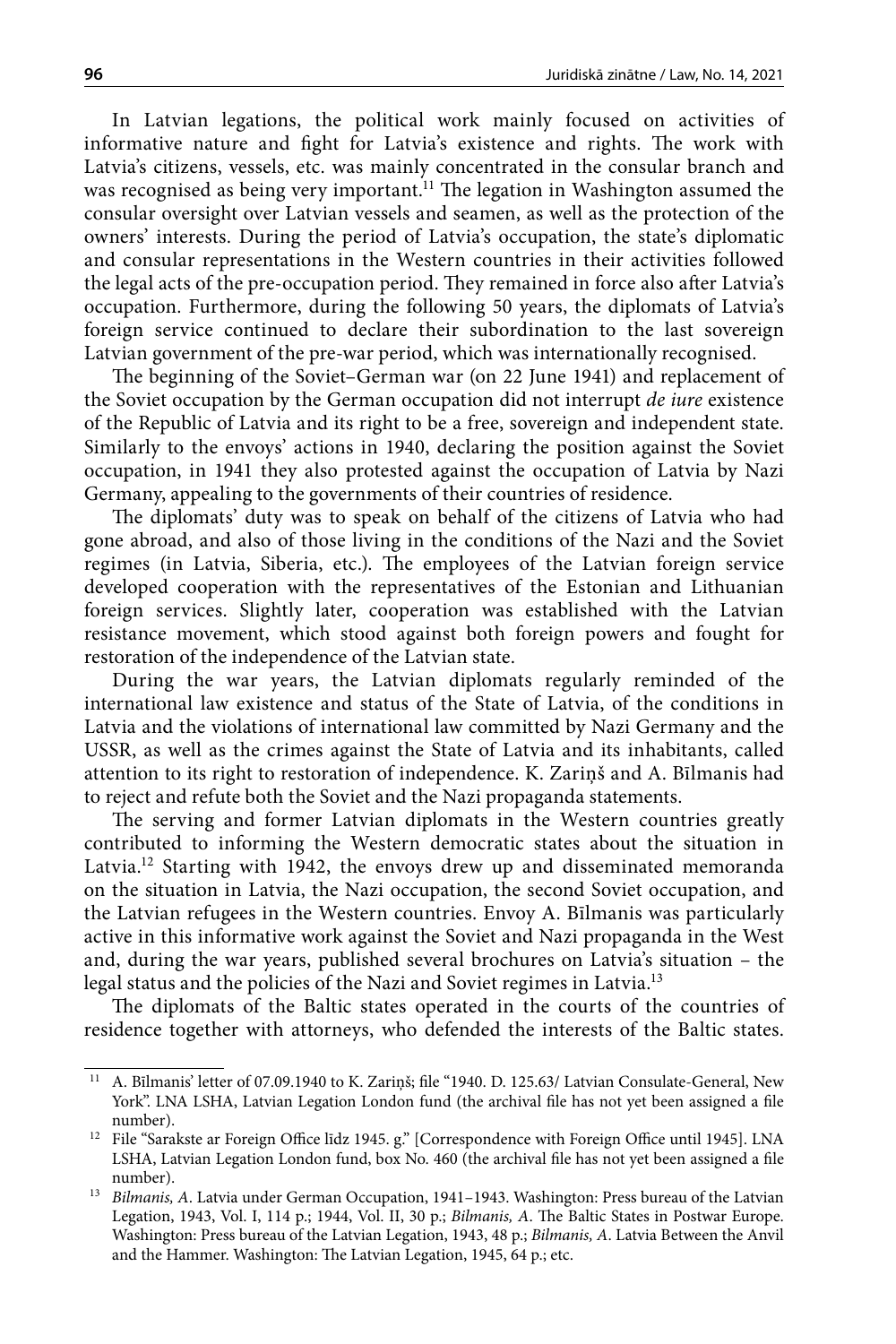The foreign courts studied the documents submitted by the diplomats, the legal acts of Latvia and took these into account. While the Baltics were occupied by Nazi Germany, there were several legal proceedings before the US courts in connection with the attempts by the Soviet Union to take over the ships of the Baltic states.<sup>14</sup>

From 1940 to 1945, foreign powers replaced one another in Latvia three times. After the end of the Second World War and the beginning of the second Soviet occupation, the activities of the Latvian foreign service in defending the interests of the state and citizens, and supporting the self-organisation of the exile community in the countries of residence was of particular importance,<sup>15</sup> especially during the initial stage when strong exile political organisations had not yet formed.

Over time, K. Zariņš appointed several diplomatic representatives, promoted several diplomats and consuls or transferred them to other places of service, he also appointed personal representatives. The persons from former diplomatic or consular circles were appointed as career consuls in several countries to which large numbers of Latvian refugees had moved.<sup>16</sup>

For fifty years, the Latvian diplomats abroad tirelessly reminded the world about Latvia's existence and defended its rights, ensured the legal existence of the state, preserved the largest part of Latvian gold abroad, safeguarded the small territories of Latvia's representations in the capitals of the Western states also at the time when, for long years, there was almost no hope of change. Within the limits and traditions of the existing law and legal acts, they defended the rights and interests of the Latvian citizens who had gone abroad. Employees tried to find resources to purchase medicines and support refugees. The diplomatic representatives abroad defended the property issues of the vessels owned by the Republic of Latvia in foreign ports and seamen's interests, property issues of legation's buildings, understood the need to unite the exile Latvians. Significant work was done to settle matters of consular nature, seeking lost relatives and news about Latvians dispersed in foreign countries, issuing Latvian foreign passports and extending their terms of validity (passports of the Republic of Latvia were recognised by several West European, Latin American, Asian and African states and by Australia), issuing certificates, etc. The USSR repeatedly attempted to force the Western states to close the representations of the Baltic states. Latvian legations published the declarations by the Western states and other documents, insofar as these pertained to Latvia, provided information about the situation in Latvia, obtained from various sources. The legation in Washington published "Latvian Information Bulletin". Latvian representations cooperated with the Latvian and Baltic organisations in the Western states.17 Latvian diplomats sometimes were received by the heads of several states and other high-standing officials, representatives of international organisations.

The Latvian legation in the US regularly submitted documents to the US Department of State and the United Nations Organisation, pointing to international law violations against Latvia, requested that the interests of the Latvian state and

 $^{\rm 14}~$  File "Miscellaneous (War time), mainly Washington". LNA LSHA, Latvian Legation London fund (the archival file has not yet been assigned a file number).

<sup>15</sup> *Kangeris, K*. Latvijas pavalstnieki kara laika Eiropā [Latvian Subjects during the War in Europe]. *Mājas Viesis*, 19.04.2003, pp. 8–9.

<sup>16</sup> [*Lerhis, A.*]. Ieskats … [Insight …], pp. 17–19.

<sup>17</sup> *Lerhis, A*. Neatkarības idejas saglabāšana pēckara gados: Latvijas diplomātiskā dienesta ieguldījums mūsu valsts *de iure* statusa saglabāšanā (1940.–1988. g.) [Maintaining the Idea of Independence during the Post-War Years: Contribution of the Latvian Diplomatic Service to Maintaining *de iure* Status of Our State (1940–1988)]. *Diena*, 13.02.1998, p. 13.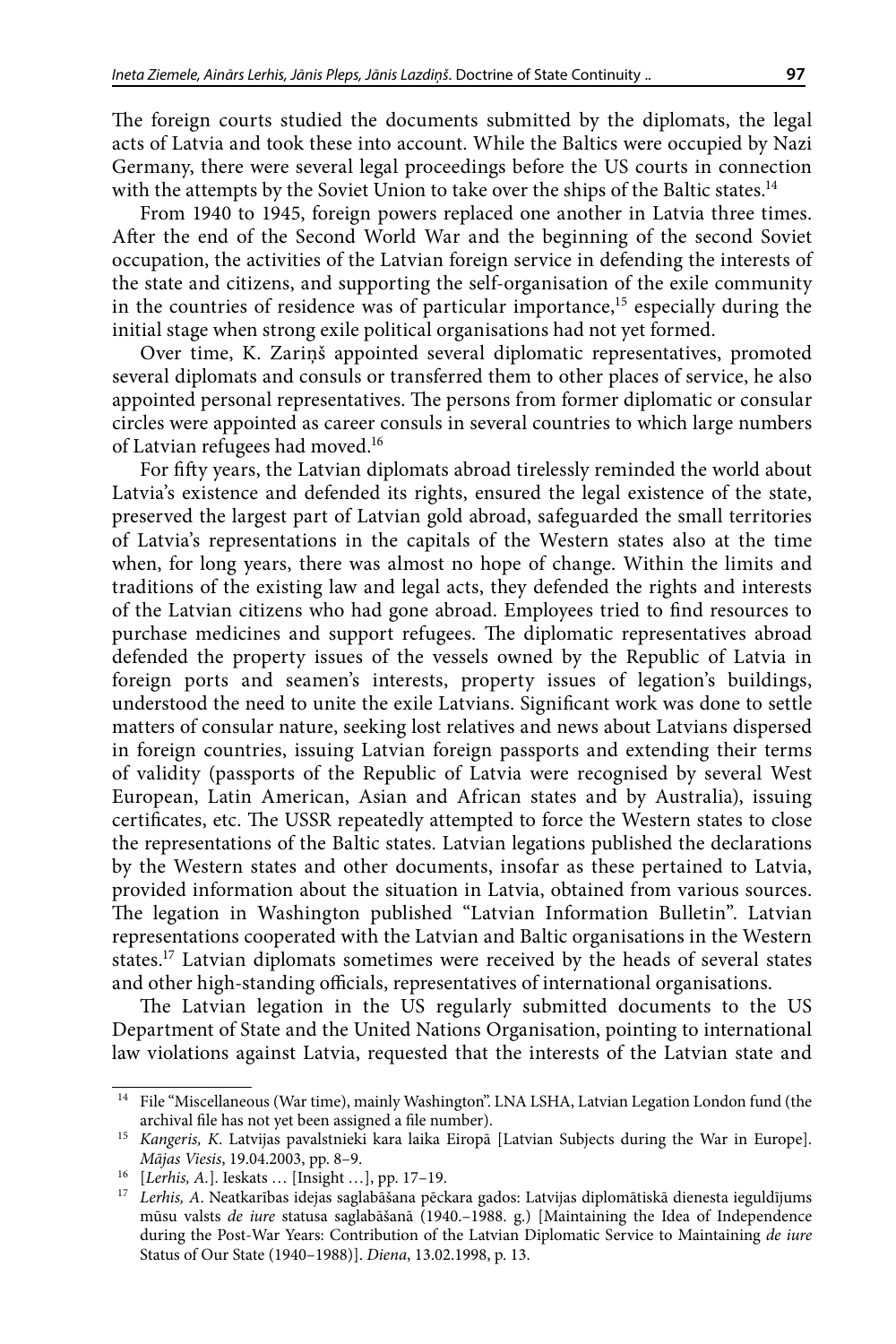people would be taken into account in preparing and adopting various decisions by the governments of the Western states and international organisations, in cases of convening international conferences, and also followed that the position of the Western states in the matter of non-recognition of the occupation and incorporation of the Baltic states would not be reviewed.

#### **1.3. Main Activities During the Years of Third Awakening Until Full Restoration of the Independence of Latvian State (1988–1991)**

At the end of 1988, the Latvian legation in Washington initiated unofficial contacts with the representatives of movements for supporting independence from Latvia. In 1989, the representatives of the Latvian Popular Front (LPF) commenced foreign policy activities. Cooperation between LPF and the Latvian foreign service began. Representatives of the legation in Washington provided assistance in preparing the visits by the LPF's representatives to the US State Department and participated in these themselves. Latvia's diplomatic representatives supported the LPF's course towards regaining the independence.

Following the adoption of "Declaration on the Restoration of Independence of the Republic of Latvia" on 4 May 1990, the re-establishment of the Ministry of Foreign Affairs of the Republic of Latvia began. In 1990–1991, the legation in Washington and the whole Latvian foreign service did not represent the government of Latvia of the transitional period (from 4 May 1990 until 21 August 1991) and was not subjected to the Ministry of Foreign Affairs in Riga. Diplomats did not recognise the Supreme Council as the parliament of independent Latvia and the Council of Ministers as an independent government because the restoration of independence had not been internationally recognised yet. However, already since the summer of 1990, the foreign service unofficially cooperated with the new government and the legation in Washington – with the new Ministry of Foreign Affairs. Measures were implemented to expand the Latvian diplomatic and consular network abroad by the representatives, appointed by the legation in Washington, in several capitals of the Western countries. The legation and the Ministry of Foreign Affairs reached an agreement on coordinating the appointment of honorary consuls. In 1989–1991, the Latvian foreign service in the Western countries attached great importance to the issues of legal continuation of the Latvian state and provided recommendations to the Latvian leaders on these matters.

The constitutional law "On the Statehood of the Republic of Latvia", adopted by the Supreme Council on 21 August 1991, was of decisive importance in restoring the full independence of the State of Latvia. After this date, the foreign policy of the Republic of Latvia and the operations of the Ministry of Foreign Affairs developed in full scope. Those several long-serving Latvian diplomats, who experienced the restoration of the state's independence actually linked both periods of the independence of the Latvian state in person. Just like the diplomatic and consular representations, for many years they were perceived as the symbols of the state's existence.

In brief, maintaining *de iure* status of Latvia and of the other Baltic states, as well as continuing the work of the three states' foreign services for 50 years, the diplomats' work for many years and faith in restoring the state's independence is an unprecedented case in the history of global diplomacy and international law, which, *inter alia*, explains the scope of the principle of non-recognition of unlawful actions. The Latvian diplomats acted in compliance with the provisions of international law,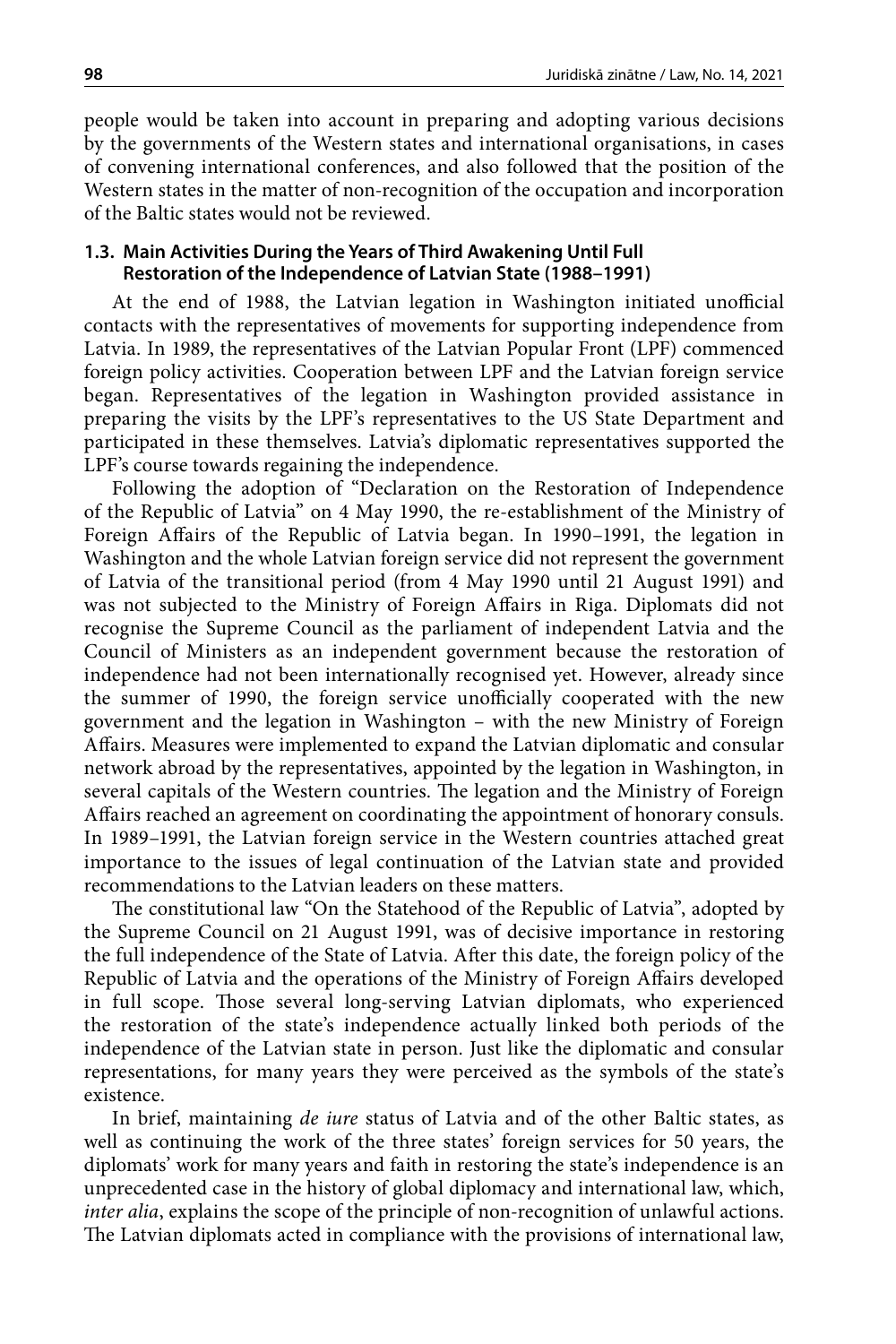the legal acts of the Republic of Latvia and the state's international commitments, retained their diplomatic status and the status of the legations, used political and legal arguments in assessing the crimes committed by the occupation powers, explaining the status of the Latvian citizen and constitutional matters of Latvia to the exiles abroad, in analysing the international situation and using the existence of *de iure* status of the state on the way towards regaining the independent statehood in accordance with the doctrine of the legal continuity of the State of Latvia.

## **2. Full Restoration of Sovereign State Power**

### **2.1. Validity of Satversme During Occupation**

Although the functioning of the *Satversme* was suspended after the *coup d'état* of 15 May 1934, the *Satversme*, nevertheless, was not revoked. Moreover, during the period of Latvia's occupation, it continued to be in legal force as the only permanent constitution of Latvia. Pursuant to the *Satversme* and the principles included therein, it was possible to identify the anti-constitutionality of the procedure of sovietisation, "staged" by the USSR, aiming to liquidate the State of Latvia.<sup>18</sup>

The *Satversme* became the legal basis for the activities of the national resistance movement, when the citizens of Latvia engaged in the fight for regaining the lost independence. References to the violated norms of the *Satversme* were used to substantiate the illegality of the actions by the USSR; likewise, the attempts to restore the independence of the state were based on the *Satversme*. The leading organisations of the national resistance movement – the Latvian Central Council, formed in 1943, recognised the validity of the *Satversme* and the powers of the Latvian parliament, elected in the last free election,  $-$  the  $4<sup>th</sup>$  Convocation of the *Saeima* – to lead the country until the election of the 5<sup>th</sup> Convocation of the *Saeima* in election that would comply with the *Satversme*. The highest officials of the 4th Convocation of the *Saeima* became involved in the leadership of the Latvian Central Council – Pauls Kalniņš, the Speaker of the *Saeima*, as well as the Vice-Speakers Kārlis Pauļuks and Jāzeps Rancāns.19 On 8 September 1944, the Latvian Central Council adopted the Declaration on the Restoration of the State of Latvia, with Pauls Kalniņš, as the highest official of the state, on the basis of the *Satversme*, assuming the role of the acting president of the state.<sup>20</sup> Although the attempts to restore the independence of the state did not lead to immediate success, the Latvian Central Council continued its activities in exile and attempted to form the government in exile.21 Following the death of P. Kalniņš and K. Pauļuks, the Latvian Central Council established, on 26 April 1947, that, pursuant to the *Satversme*, the powers of the President of the State and the Speaker of the *Saeima* had been transferred to J. Rancāns.<sup>22</sup> Upon J. Rancāns' request, the judges of the supreme

<sup>&</sup>lt;sup>18</sup> Judgement of the Constitutional Court of the Republic of Latvia in the case No. 2007-10-0102, para. 29.2. Available: [https://www.satv.tiesa.gov.lv/web/viewer.html?file=/wp-content/](https://www.satv.tiesa.gov.lv/web/viewer.html?file=/wp-content/uploads/2007/04/2007-10-0102_Spriedums_ENG.pdf) [uploads/2007/04/2007-10-0102\\_Spriedums\\_ENG.pdf](https://www.satv.tiesa.gov.lv/web/viewer.html?file=/wp-content/uploads/2007/04/2007-10-0102_Spriedums_ENG.pdf) [last viewed 10.03.2021].

<sup>19</sup> *Jundzis, T., Turčinskis, Z.* Resistance to the Soviet and Nazi Regimes in Latvia, 1940–1985. In: Latvia and Latvians. Collection of scholarly articles in 2 volumes. Vol. II. Rīga: Latvian Academy of Science, 2018, pp. 720–722.

<sup>&</sup>lt;sup>20</sup> *Pleps*, *J*. Role of the Latvian Central Council's Practice in Interpretation of the Constitution of Latvia. *Journal of the University of Latvia. Law*, No. 9, 2016, pp. 129–131.

<sup>21</sup> *Deksnis, E. B.* Latvian Exile Government Proposals. *Journal of the University of Latvia. Law*, No. 9, 2016, pp. 84–85.

<sup>22</sup> *Pleps, J.* Role …, pp. 130–132.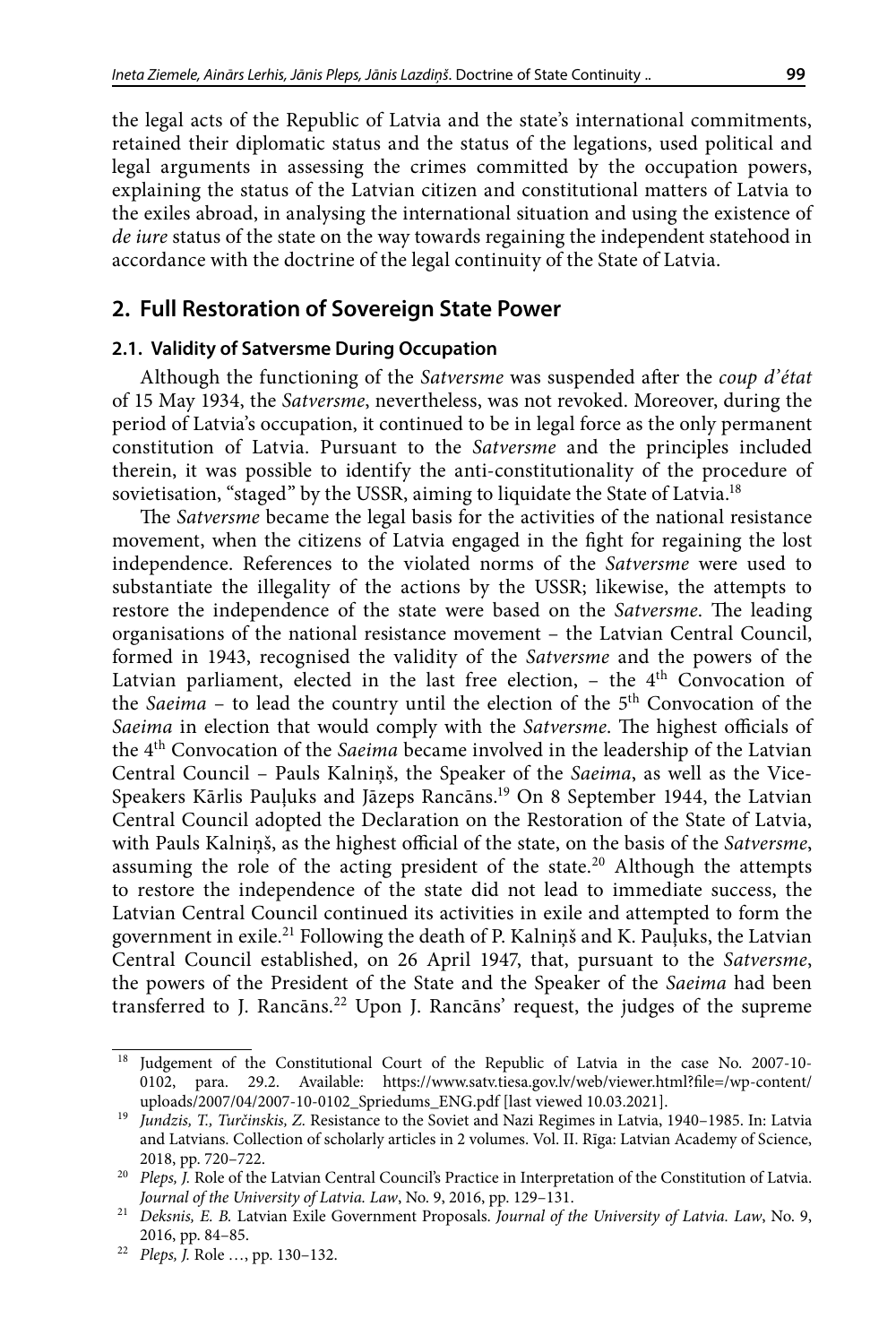court of Latvia – the Latvian Senate – provided their opinion, in which they established the continuous existence of the Latvian state *de iure* and the validity of the *Satversme* even in the conditions of occupation.23 In these conditions, the *Satversme* turned into a political symbol of the lost independence and the legal grounds for demanding restoration of an independent state.

## **2.2. Reinstatement of Satversme and Restoration of Constitutional Bodies Defined Therein**

The leading political force in regaining Latvia's independence – the Popular Front of Latvia - included in its political programme the restoration of Latvia's independence on the basis of the state continuity.<sup>24</sup> In the Supreme Council's election, those supporting regaining of Latvia's independence gained the needed majority of votes, and, on 4 May 1990, the Supreme Council adopted the declaration "On the Restoration of Independence of the Republic of Latvia".25 Para. 3 of the Declaration reinstated *Satversme* on the territory of Latvia; however, at the same time, para. 4 and para. 7 of the Declaration envisaged recasting of the *Satversme*. Pursuant to para. 4 of the Declaration, Articles 1, 2, 3 and 6 of the *Satversme*, which define the constitutionally legal basis of the Latvian state, remained in force.

The conviction regarding the possibility and even necessity to reinstate *Satversme* in full consolidated, and the idea of drafting a new constitution was abandoned.26 Article 1 of the constitutional law of 21 August 1991 "On the Statehood of the Republic of Latvia"27 declared that the *Satversme* defined the statehood of the Republic of Latvia. On 6 July 1993, when the 5th Convocation of the *Saeima*, elected in accordance with the *Satversme*, convened for its first sitting, the *Satversme* was reinstated in full *de facto*. 28 Reinstatement of the *Satversme* is a relatively rare occasion, marking an occasion when a constitution has been successfully reinstated in the legal and social reality following an interruption of almost half a century. It also consolidates and confirms the continuity of the Latvian state.29

The reinstatement of the *Satversme* meant also reinstating the constitutional bodies referred to therein. After the reinstatement of the *Satversme*, all constitutional bodies envisaged in the *Satversme* and the laws regulating their operation were reestablished. It is worth emphasising that these laws predominantly were restored very close to their wording in the period until Latvia's occupation. In several cases, even the titles of the adopted laws pointed to this.<sup>30</sup>

<sup>23</sup> Senatoru atzinums [Advisory Opinion of the Senatores]. *Latvju Ziņas*, No. 29, 17.04.1948, pp. 1–2. 24 *Jundzis, T.* Regaining the Independence of Latvia. In: Latvia and Latvians. Collection of scholarly

articles in 2 volumes. Vol. I. Rīga: Latvian Academy of Science, 2018, pp. 79–80. 25 Augstākās padomes deklarācija "Par Latvijas Republikas neatkarības atjaunošanu" [Declaration of the Supreme Council "On the Restoration of Independence of the Republic of Latvia"] (04.05.1990). Available: https://likumi.lv/ta/id/75539-par-latvijas-republikas-neatkaribas-atjaunosanu [last viewed 10.03.2021].

<sup>&</sup>lt;sup>26</sup> *Ziemele, I.* State Continuity and Nationality: The Baltic States and Russia: Past, Present and Future as Defined by International Law. Leiden: Martinus Nijhoff Publishers, 2005, pp. 32–35.

<sup>27</sup> Konstitucionālais likums "Par Latvijas Republikas valstisko statusu" [Constitutional Law "On the Statehood of the Republic of Latvia"] (21.08.1991). Available: [https://likumi.lv/ta/id/69512-par-](https://likumi.lv/ta/id/69512-par-latvijas-republikas-valstisko-statusu)

[latvijas-republikas-valstisko-statusu](https://likumi.lv/ta/id/69512-par-latvijas-republikas-valstisko-statusu) [last viewed 10.03.2021].<br><sup>28</sup> Latvijas Republikas 5. Saeimas pirmās sēdes 1993. gada 6. jūlijā stenogramma [Transcript of the first sitting of the 5th Convocation of the *Saeima* of the Republic of Latvia on 6 July 1993]. Available: [https://www.saeima.lv/steno/st\\_93/060793.html](https://www.saeima.lv/steno/st_93/060793.html) [last viewed 10.03.2021]. 29 *Ziemele, I.* State Continuity …, pp. 35–36.

<sup>30</sup> *Kusiņš, G., Pleps, J.* Valsts iekārtas un tiesību sistēmas atjaunošana [Restoration of the Constitutional Order and the Legal System]. In: Latvijas valsts tiesību avoti. Valsts dibināšana – neatkarības atjaunošana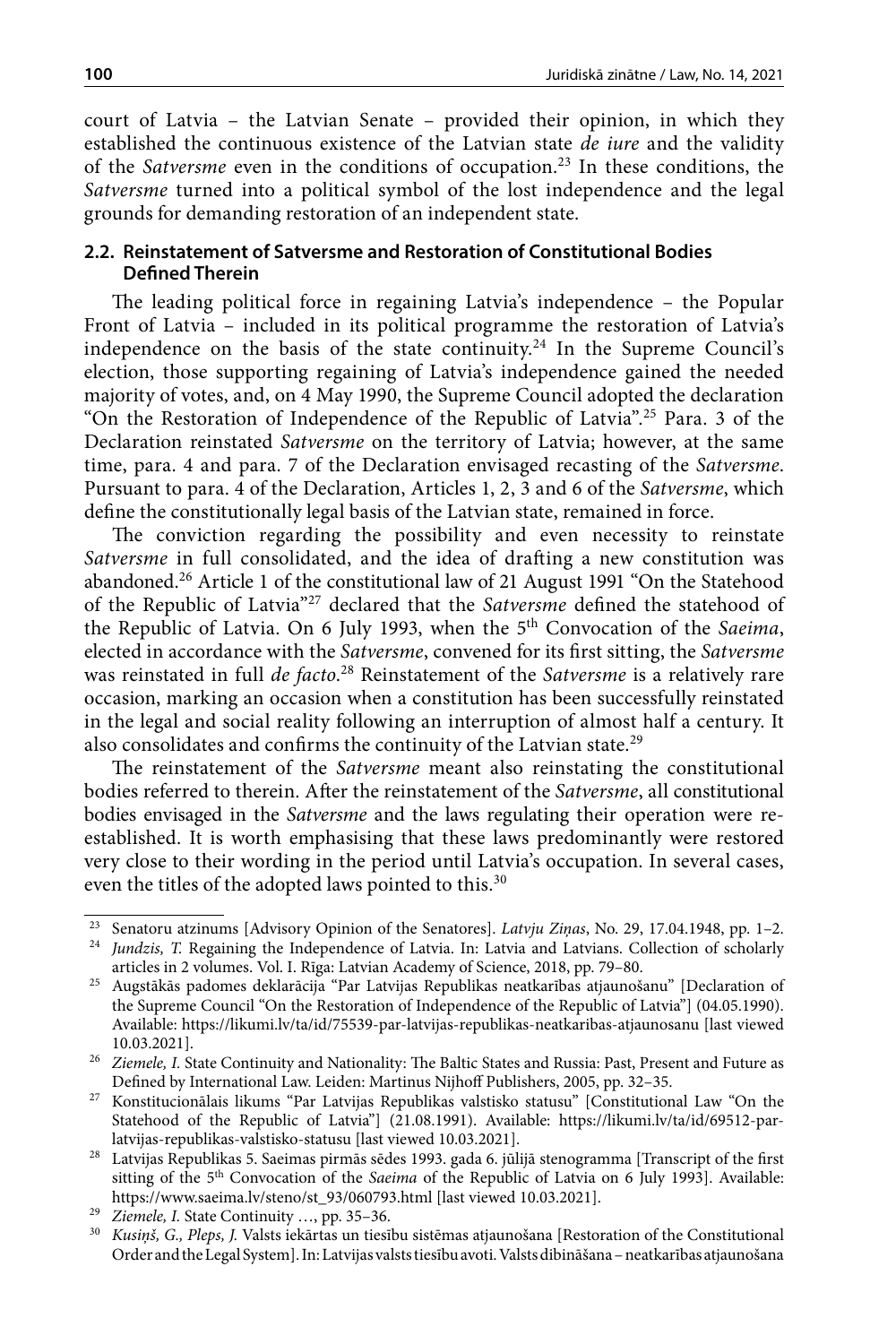On 20 October 1992, the Supreme Council also adopted a law on holding the election of the 5th Convocation of the *Saeima* in accordance with the *Satversme*. The law of the Supreme Council of 20 October 1992 "On the Election of the 5th *Saeima*"31, with some derogations, actually took over in full the regulation of the "Law on Elections of the *Saeima*" of 9 June 1922. It is also relevant that the Supreme Council confirmed the continuity of legislators in the Republic of Latvia – by announcing the election of the 5th *Saeima* it continued the numbering of the parliament, commenced before Latvia's occupation.<sup>32</sup> With the election of the 5th Convocation of the *Saeima* in accordance with Article 12 and Article 13 of the *Satversme*, the powers of the 4<sup>th</sup> *Saeima* legally expired. J. Rancāns, as the acting Speaker of the *Saeima* in conditions of occupation, is officially included in the gallery of the *Saeima*'s Speakers.33

Upon commencing its work, the 5<sup>th</sup> Convocation of *Saeima* decided at its first sitting to apply to its work the Rules of Procedure of the *Saeima* of 1929, until new Rules of Procedure of the *Saeima* would be drafted. This decision by the *Saeima*  attested not only to the symbolic or technical reinstatement of old laws but also to the returning of the practice of applying laws, parliamentary traditions and doctrine into the legal reality. The first election of the president following the reinstatement of the *Satversme* also was held in compliance with the parliamentary customs that had developed before Latvia's occupation. The first election of the president following the full reinstatement of the *Satversme* marked symbolic continuity of the state, since the newly elected President Guntis Ulmanis was a close relative of the last head of the state before the Republic of Latvia was occupied – the acting President Prime Minister Kārlis Ulmanis. Similarly to the Speaker of the *Saeima*, the Acting Presidents during the occupation – P. Kalniņš and J. Rancāns – are included on the list of the presidents of the state. $34$ 

Chapter VI of the *Satversme*35 "Courts" regained validity in full and unamended.36 Thus, the continuity of the basic principles for the functioning of the judicial power was ensured.37 On 15 December 1992, the Supreme Court adopted the law "On

<sup>[</sup>Legal Sources of the Latvian State. Foundation of the State – Restoration of Independence]. Rīga: Tiesu namu aģentūra, 2015, p. 238.

<sup>31</sup> Likums "Par 5. Saeimas vēlēšanām" [Law "On the Elections of the 5th *Saeima*]. Available: [https://](https://likumi.lv/ta/id/66524-par-5-saeimas-velesanam) [likumi.lv/ta/id/66524-par-5-saeimas-velesanam](https://likumi.lv/ta/id/66524-par-5-saeimas-velesanam) [last viewed 10.03.2021]. 32 *Kusiņš, G.* Latvijas parlamentārisma apskats [A Survey of the Latvian Parliamentarism]. Rīga: Latvijas

Republikas Saeima, 2016, p. 57.

<sup>33</sup> Ināra Mūrniece: godinām Jāzepu Rancānu par Latvijas valstiskuma stiprināšanu mūža garumā [Ināra Mūrniece: We pay homage to Jāzeps Rancāns for lifelong strengthening of Latvia's statehood] (21.08.2018). Available: [https://www.saeima.lv/lv/par-saeimu/saeimas-darbs/12-saeimas-priekssedetaja](https://www.saeima.lv/lv/par-saeimu/saeimas-darbs/12-saeimas-priekssedetaja-inara-murniece/12-saeimas-priekssedetajas-aktualitates/27113-inara-murniece-godinam-jazepu-rancanu-par-latvijas-valstiskuma-stiprinasanu-muza-garuma?phrase=rancānu)[inara-murniece/12-saeimas-priekssedetajas-aktualitates/27113-inara-murniece-godinam-jazepu-ranca](https://www.saeima.lv/lv/par-saeimu/saeimas-darbs/12-saeimas-priekssedetaja-inara-murniece/12-saeimas-priekssedetajas-aktualitates/27113-inara-murniece-godinam-jazepu-rancanu-par-latvijas-valstiskuma-stiprinasanu-muza-garuma?phrase=rancānu)[nu-par-latvijas-valstiskuma-stiprinasanu-muza-garuma](https://www.saeima.lv/lv/par-saeimu/saeimas-darbs/12-saeimas-priekssedetaja-inara-murniece/12-saeimas-priekssedetajas-aktualitates/27113-inara-murniece-godinam-jazepu-rancanu-par-latvijas-valstiskuma-stiprinasanu-muza-garuma?phrase=rancānu) [last viewed 10.03.2021].

<sup>34</sup> Address by H. E. President of Latvia Mr Egils Levits Assuming the Office at the *Saeima* (08.07.2019). Available: https://www.president.lv/en/news/news/address-by-h-e-president-of-latvia-mr-egilslevits-assuming-the-office-at-the-saeima-25796 [last viewed 10.03.2021].

<sup>&</sup>lt;sup>35</sup> Latvijas Republikas Satversme [The Constitution of the Republic of Latvia] (15.02.1922). Available: <https://likumi.lv/ta/en/en/id/57980-the-constitution-of-the-republic-of-latvia> [last viewed 03.03.2021].

<sup>36</sup> See more: *Lazdiņš, J.* Clashes of Opinion at the Time of Drafting the *Satversme* of the Republic of Latvia. *Journal of the University of Latvia. Law*, No. 10, 2017, pp. 98–100. Available: [https://](https://www.journaloftheuniversityoflatvialaw.lu.lv/fileadmin/user_upload/lu_portal/projekti/journaloftheuniversityoflatvialaw/No10/J.Lazdins.pdf) [www.journaloftheuniversityoflatvialaw.lu.lv/fileadmin/user\\_upload/lu\\_portal/projekti/](https://www.journaloftheuniversityoflatvialaw.lu.lv/fileadmin/user_upload/lu_portal/projekti/journaloftheuniversityoflatvialaw/No10/J.Lazdins.pdf) [journaloftheuniversityoflatvialaw/No10/J.Lazdins.pdf](https://www.journaloftheuniversityoflatvialaw.lu.lv/fileadmin/user_upload/lu_portal/projekti/journaloftheuniversityoflatvialaw/No10/J.Lazdins.pdf)) [last viewed 03.03.2021].

<sup>&</sup>lt;sup>37</sup> "Judges shall be independent and subject only to the law" (Art. 83 of the *Satversme*) and "Judicial appointments shall be confirmed by the *Saeima* and they shall be irrevocable" (Art. 84 of the *Satversme*).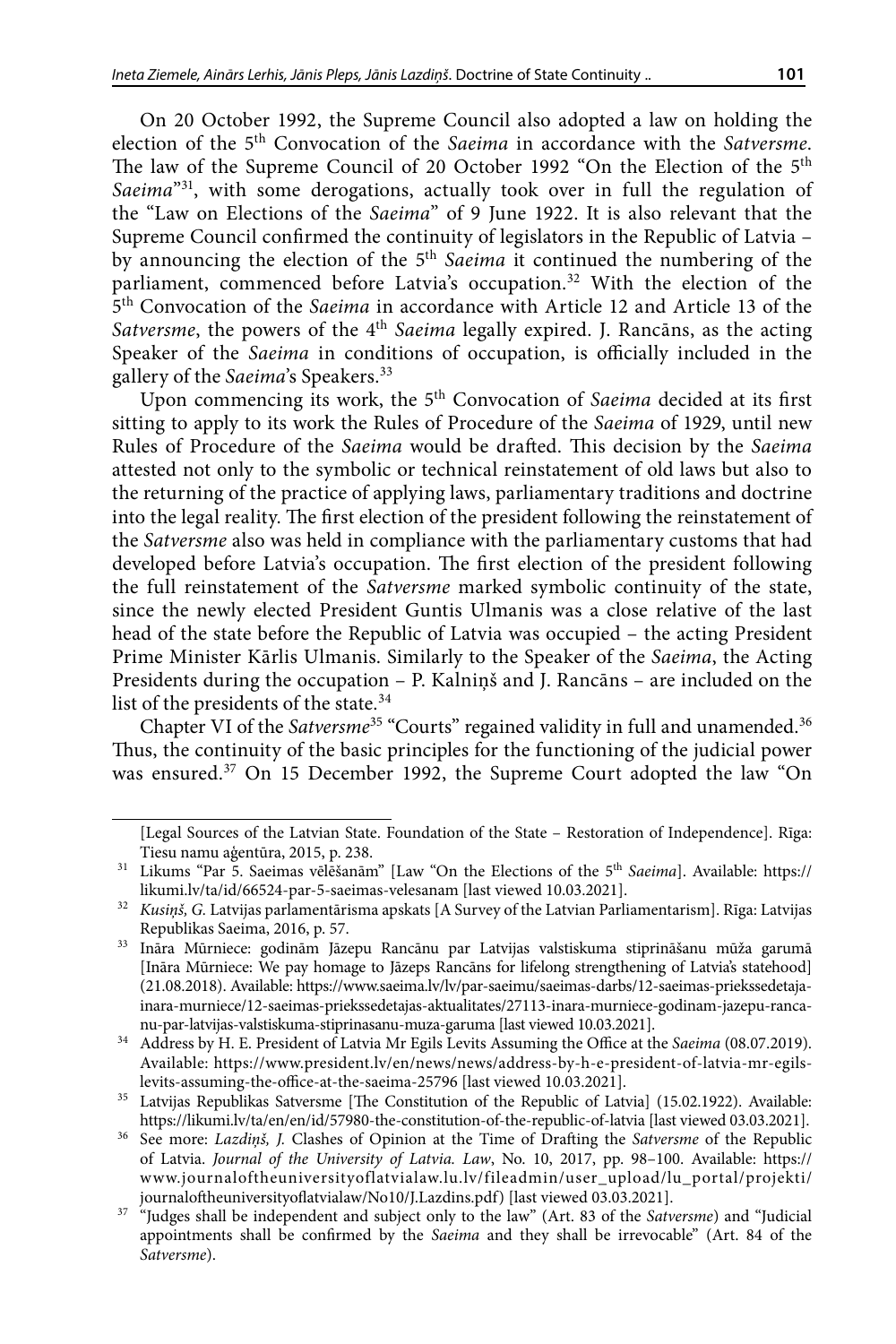Judicial Power".38 In many respects, the court system was restored as it had been until the Soviet occupation, in compliance with Provisional Statute on the Courts of Latvia and Procedure of Litigations of 6 December 1918.39 The continuity of the legal thought is proven, in particular, by the case law of the Latvian courts, *inter alia*, also by the Constitutional Court's references to the case law of the Senate which had evolved before Latvia's occupation.<sup>40</sup> The use of the Senate's case law was made possible by the reinstatement of a large number of pre-occupation laws.<sup>41</sup> The central place among them is occupied by the reinstatement, in 1992–1993, of the Latvian Civil Law, adopted on 28 January 193742.

The use of the Senate's case law for the purposes of the further development of the case law in Latvia attests to the continuity of the legal system.43 Likewise, it must be highlighted that, following Latvia's occupation, the Senate's Senators in exile, upon the request by the Vice-Speaker of the *Saeima* Jāzeps Rancāns, prepared a special legal opinion on Latvia's legal status and the validity of the *Satversme* following the Soviet occupation.<sup>44</sup>

#### **2.3. Restitution of the Right to Property**

In a democratic state governed by the rule of law, the right to property is a protected value.45 Following full restoration of the sovereign state power *de facto* (1990–1991), elimination of injustices inflicted by the Soviet regime, *inter alia*, also with respect to the right to property, turned into one of the obligations of the State of Latvia. This also meant denationalisation of properties that had been nationalised by communists.46

Par tiesu varu [On Judicial Power] (15.12.1992). Available: https://likumi.lv/ta/en/en/id/62847-on-judicial-power [last viewed 03.03.2021].

<sup>&</sup>lt;sup>39</sup> Pagaidu nolikums par Latvijas tiesām un tiesāšanas kārtību [Provisional Statute on the Courts of Latvia and Procedure of Litigations] (06.12.1918). *Pagaidu Valdības Vēstnesis*, No. 1, 14. (01.)12.1918. See more: Nepārtrauktības doktrīna … [The Continuity Doctrine …], pp. 345–359.

<sup>40</sup> See, for instance: Judgment in the case No. 2007-10-0102, Riga, 29 November 2007. In: Selected Case-Law of the Constitutional Court of the Republic of Latvia: 1996–2017. Riga: The Constitutional Court of the Republic of Latvia, 2018, pp. 271, 282. Available: [http://www.satv.tiesa.gov.lv/other/2018-](http://www.satv.tiesa.gov.lv/other/2018-ST-Zelta-gala%20versija.pdf) [ST-Zelta-gala%20versija.pdf](http://www.satv.tiesa.gov.lv/other/2018-ST-Zelta-gala%20versija.pdf) [last viewed 03.03.2021]; Augstākās tiesas Civillietu departamenta (paplašinātā sastāvā) 2005. gada 7. decembra spriedums lietā Nr. SKC-542/2005 [Judgment of the Department of Civil Cases of the Supreme Court (in extended composition) of 7 December 2005 in case No. SKC–542/2005]. Available:

[http://www.at.gov.lv/lv/judikatura/judikaturas-nolemumu-arhivs/civillietu-departaments/](http://www.at.gov.lv/lv/judikatura/judikaturas-nolemumu-arhivs/civillietu-departaments/hronologiska-seciba?year=2005) [hronologiska-seciba?year=2005](http://www.at.gov.lv/lv/judikatura/judikaturas-nolemumu-arhivs/civillietu-departaments/hronologiska-seciba?year=2005) [last viewed 03.03.2021]; Augstākās tiesas Administratīvo lietu departamenta 2008. gada 16. oktobra spriedums lietā Nr. SKA-404/2008 [Judgment of the Department of Administrative Cases of the Supreme Court of 16<sup>th</sup> October 2008 in case No. SKA-404/2008], point 10. Available: [https://manas.tiesas.lv/eTiesasMvc/lv/nolemumi.](https://manas.tiesas.lv/eTiesasMvc/lv/nolemumi) [last viewed 03.03.2021].

<sup>41</sup> *Lazdiņš, J.* Tendencies in the Development of Laws in the Republic of Latvia after the Renewal of Independence in 1990–1991. *Journal of the University of Latvia. Law*, No. 8, 2015, pp. 47–67. Available: [https://www.journaloftheuniversityoflatvialaw.lu.lv/fileadmin/user\\_upload/lu\\_portal/projekti/](https://www.journaloftheuniversityoflatvialaw.lu.lv/fileadmin/user_upload/lu_portal/projekti/journaloftheuniversityoflatvialaw/No8/3.Janis_Lazdins.pdf) [journaloftheuniversityoflatvialaw/No8/3.Janis\\_Lazdins.pdf](https://www.journaloftheuniversityoflatvialaw.lu.lv/fileadmin/user_upload/lu_portal/projekti/journaloftheuniversityoflatvialaw/No8/3.Janis_Lazdins.pdf)) [last viewed 03.03.2021].

<sup>42</sup> Latvijas Civillikums [The Civil Law] (28.01.1937). Available: [https://likumi.lv/ta/en/en/id/225418](https://likumi.lv/ta/en/en/id/225418-the-civil-law) [the-civil-law](https://likumi.lv/ta/en/en/id/225418-the-civil-law) [last viewed 03.03.2021]. 43 *Lēbers, D. A.* Latvijas Senāts viņdienās un mūsdienās [The Latvian Senate in the Olden and the

Current Times]. *Latvijas Vēstnesis*, No. 387, 29.12.1998, p. 4.

<sup>44</sup> Senatoru atzinums [Advisory Opinion of the Senatores]. *Latvju Ziņas*, No. 29, 17.04.1948, pp. 1–2.

<sup>&</sup>lt;sup>45</sup> Pursuant to Article 1 of the *Satversme*, Latvia is a democratic republic.<br><sup>46</sup> See Par agraro reformu Latvijas Republikā [On Agrarian Reform

<sup>46</sup> See Par agrāro reformu Latvijas Republikā [On Agrarian Reform in the Republic of Latvia] (13.06.1990). Available: <https://likumi.lv/ta/id/76206-par-agraro-reformu-latvijas-republika>[last viewed 03.03.2021]; Par valsts īpašuma un tā konversijas pamatprincipiem [On the basic principles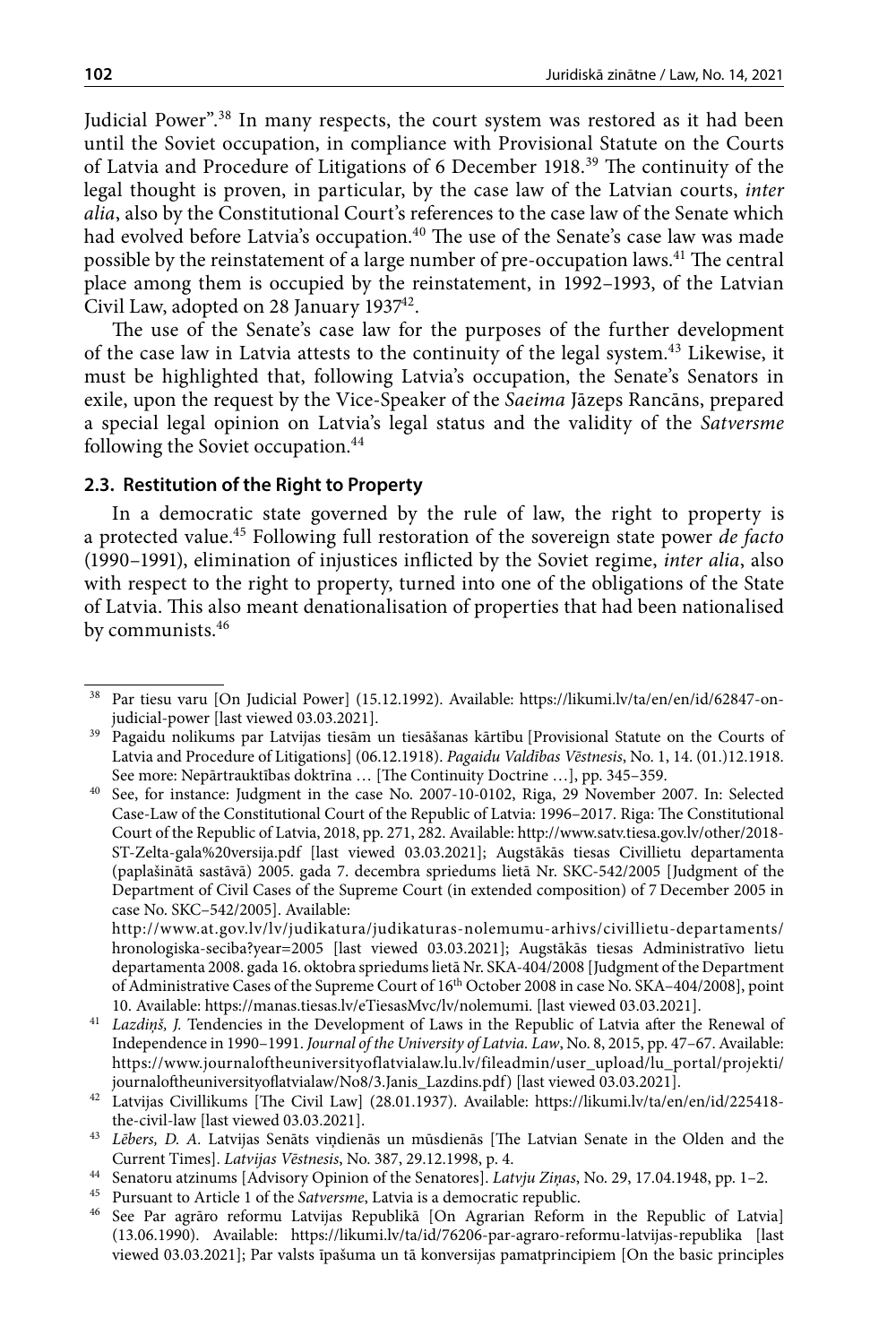There was a considerable variety of the objects of property that had been subjected to denationalisation. To ensure property reform, they were conditionally divided into six groups: 1) land property in rural areas;<sup>47</sup> 2) land property in cities;<sup>48</sup> 3) homeownership;<sup>49</sup> 4) undertakings;<sup>50</sup> 5) property of religious organisations,<sup>51</sup> and 6) property of academic lifelong organisations. $52$ 

Not all objects of property were included in the aforementioned six groups. Therefore, denationalisation of property was implemented also on the basis of a special law. For instance, the right to property was reinstated in this way to the Association of Latvian Estonians<sup>53</sup>, the Association of the Jewish Hospital "Bikur Holim"54, etc.

Denationalisation of property in Latvia was aimed at restitution of the right to immovable property.55 Restitution of the right to movable property was viewed more as an exception to the general procedure, while the value of nationalised deposits was not compensated at all. Hence, restitution of the right to property in Latvia was not comprehensive. Likewise, it was not always possible to carry out the restitution of the right to immovable property *in natura*. For example, personal (family) homes, lawfully purchased during the years of Soviet occupation, remained the property of buyers as *bona fide* acquirers. Likewise, the land on which public roads, national

of the state property and its conversion] (20.03.1991). Available:<https://likumi.lv/doc.php?id=65829> [last viewed 03.03.2021].

<sup>47</sup> Par zemes reformu Latvijas Republikas lauku apvidos [On Land Reform in Rural Areas of the Republic of Latvia] (21.11.1990). Available: https://likumi.lv/ta/en/en/id/72849-law-on-land-reformin-the-rural-areas-of-the-republic-of-latvia [last viewed 03.03.2021]; Par zemes privatizāciju lauku apvidos [On Land Privatisation in Rural Areas] (09.07.1992). Available: https://likumi.lv/ta/en/en/ id/74241-on-land-privatisation-in-rural-areas [last viewed 03.03.2021].

<sup>48</sup> Par zemes reformu Latvijas Republikas pilsētās [On Land Reform in the Cities of the Republic of Latvia] (20.11.1991). Available: https://likumi.lv/ta/id/70467-par-zemes-reformu-latvijas-republikaspilsetas [last viewed 03.03.2021].

<sup>49</sup> Par namīpašumu atdošanu likumīgajiem īpašniekiem [On Returning Homeownerships to their Legal Owners] (30.10.1991). Available: https://likumi.lv/ta/id/70828-par-namipasumu-atdosanulikumigajiem-ipasniekiem [last viewed 03.03.2021]; Par namīpašumu denacionalizāciju Latvijas Republikā [On Denationalisation of Homeownership in the Republic of Latvia] (30.10.1991). Available: https://likumi.lv/ta/id/70829-par-namipasumu-denacionalizaciju-latvijas-republika [last viewed 03.03.2021].

<sup>50</sup> Par īpašuma tiesību atjaunošanu uz uzņēmumiem un citiem īpašuma objektiem [On Renewal of Property Rights to Undertakings and Other Property Objects] (30.03.1993). Available: https://likumi. lv/ta/en/en/id/60054-on-renewal-of-property-rights-to-undertakings-and-other-property-objects [last viewed 03.03.2021].

 $^{\rm 51}~$  Par īpašumu atdošanu reliģiskajām organizācijām [On Returning Property to Religious Organisations] (12.05.1992). Available: https://likumi.lv/ta/id/65537-par-ipasumu-atdosanu-religiskajamorganizacijam [last viewed 03.03.2021].

 $52\,\,$  Par nekustamo īpašumu atdošanu akadēmiskajām mūža organizācijām [On Returning Immovable Property to Academic Lifelong Organisations] (28.11.1996). Available: https://likumi.lv/ta/id/41487 par-nekustamo-ipasumu-atdosanu-akademiskajam-muza-organizacijam [last viewed 03.03.2021].

<sup>53</sup> Par īpašuma tiesību atjaunošanu Latvijas Igauņu biedrībai [On Restituting the Title to Property to the Association of Latvian Estonians] (16.01.1997). Available: https://likumi.lv/ta/id/42064-par-ipasumatiesibu-atjaunosanu-latvijas-igaunu-biedribai [last viewed 03.03.2021].

<sup>54</sup> Par īpašuma tiesību atjaunošanu Ebreju slimnīcas "Bikur Holim" biedrībai [On Restituting the Title to Property of the Association of the Jewish Hospital "Bikur Holim"] (21.05.1998). Available: https:// likumi.lv/ta/id/48410-par-ipasuma-tiesibu-atjaunosanu-ebreju-slimnicas-bikur-holim-biedribai [last viewed 03.03.2021]. 55 *Lazdiņš, J.* Īpašuma denacionalizācija Latvijas Republikā [Denationalisation of Property in the

Republic of Latvia]. In: Nepārtrauktības doktrīna … [The Continuity Doctrine …], pp. 362–363.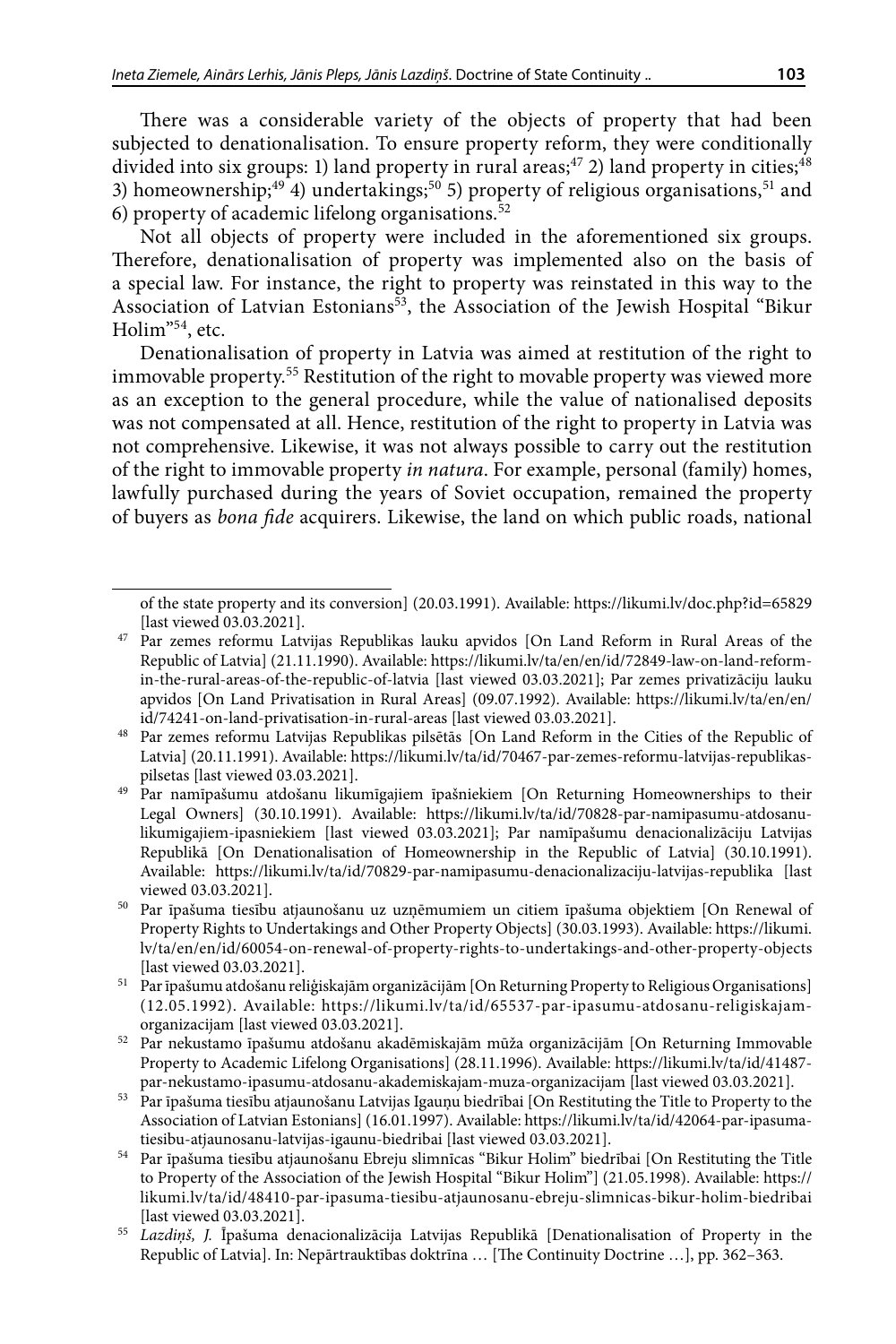sports facilities, etc. were located, was not denationalised.56 In such cases, former owners and their heirs had the right to be allocated equivalent property, to receive compensation in cash or privatisation certificates in compliance with the procedure set out in law.<sup>57</sup>

At the time when the reform was implemented, extensive public discussions ensued regarding the framework of denationalisation and state's obligations in relation to it. The Constitutional Court of the Republic of Latvia provided an answer to this question:

*The State of Latvia is not responsible for the human rights violations, including nationalisation of property, which were committed by the occupation power*  in the period lasting half a century. The Republic of Latvia does not have the *possibilities and neither is it obliged to compensate in full for all damages caused to persons as the result of actions taken by the occupation power.*<sup>58</sup> *[The legislator] had the obligation to take measures to redress, to the extent possible, [*..*] the damages caused by the former regime and to restore justice*<sup>59</sup>*.*

Latvia has completed restitution of the right to property to the extent possible for the state at a given time. Of course, a significant number of errors was made within the framework of this reform. Thus, the conversion process of the state property was unnecessarily hasty. For example, natural persons were given less than four months to apply for the recovery of the objects of property owned by undertakings, hotels, cinemas, pharmacies, hospitals, etc. (land and home ownership was an exception, regulated by other laws).<sup>60</sup> Another problem was caused by expanding the circle of heirs during the period of restitution of property rights. At the time when land reform was commenced in rural areas, the Civil Code of the Latvian Soviet Socialist Republic  $(27.12.1963)^{61}$  was in effect. Pursuant to the Civil Code, the closest relatives were

<sup>56</sup> See more *Lazdiņš, J.* Zemes īpašuma nacionalizācijas un denacionalizācijas pieredze Latvijā (19.–21. gadsimts) [The Experience of Nationalising and Denationalising Land Property in Latvia (19th–20th century]. *Likums un Tiesības*, Vol. 7, No. 6, 2005, pp. 168–178; *Grūtups, A., Krastiņš, E.*

Īpašuma reforma Latvijā [Property Reform in Latvia]. Rīga: Mans īpašums, 1995.<br><sup>57</sup> Par zemes privatizāciju lauku apvidos [On Land Privatisation in Rural Areas], Art. 4 (3), 12–14; Par zemes reformu Latvijas Republikas pilsētās [On Land Reform in the Cities of the Republic of Latvia], Art. 14; Par privatizācijas sertifikātiem [On Privatisation Certificates] (16.03.1995.). Available: [https://](https://likumi.lv/ta/id/34503-par-privatizacijas-sertifikatiem) [likumi.lv/ta/id/34503-par-privatizacijas-sertifikatiem](https://likumi.lv/ta/id/34503-par-privatizacijas-sertifikatiem) [last viewed 03.03.2021] and other regulatory enactments [last viewed 03.03.2021].

<sup>58</sup> Latvijas Republikas Satversmes tiesas 2003. gada 25. marta spriedums lietā Nr. 2002-12-01 [Judgement of the Constitutional Court of the Republic of Latvia of 25 March 2003 in case No. 2002-12-01], para. 1 of the Findings. Available: https://likumi.lv/doc.php?id=73143 [last viewed 03.03.2021].

 $^{\rm 59}$  Latvijas Republikas Satversmes tiesas 2011. gada 28. novembra spriedums lietā Nr. 2011-02-01 [Judgement of the Constitutional Court of the Republic of Latvia of 28 November 2011 in case No. 2011-02-01], para. 8.1. Available: http://www.satv.tiesa.gov.lv/wp-content/ uploads/2016/02/2011-02-01\_Spriedums.pdf [last viewed 03.03.2021].

<sup>60</sup> Par pieteikumu pieņemšanu no nacionalizēto un citādi nelikumīgi atņemto nekustamo īpašumu (uzņēmumu un citu īpašuma objektu) īpašniekiem – fiziskajām personām [On Accepting Applications from Owners – Natural Persons – of Nationalised or Otherwise Unlawfully Divested Immovable Property (undertakings and other objects of property)] (31.03.1992). Available: https://likumi.lv/ta/ id/65486-par-pieteikumu-pienemsanu-no-nacionalizeto-un-citadi-nelikumigi-atnemto-nekustamoipasumu-uznemumu-un-citu-ipasuma-objektu [last viewed 03.03.2021].

<sup>61</sup> Latvijas Padomju Sociālistiskās Republikas Civilkodekss [The Civil Code of the Latvian Soviet Socialist Republic] (27.12.1963). *Latvijas Padomju Sociālistiskās Republikas Augstākās Padomes un Valdības Ziņotājs*, No. 1, 09.01.1964.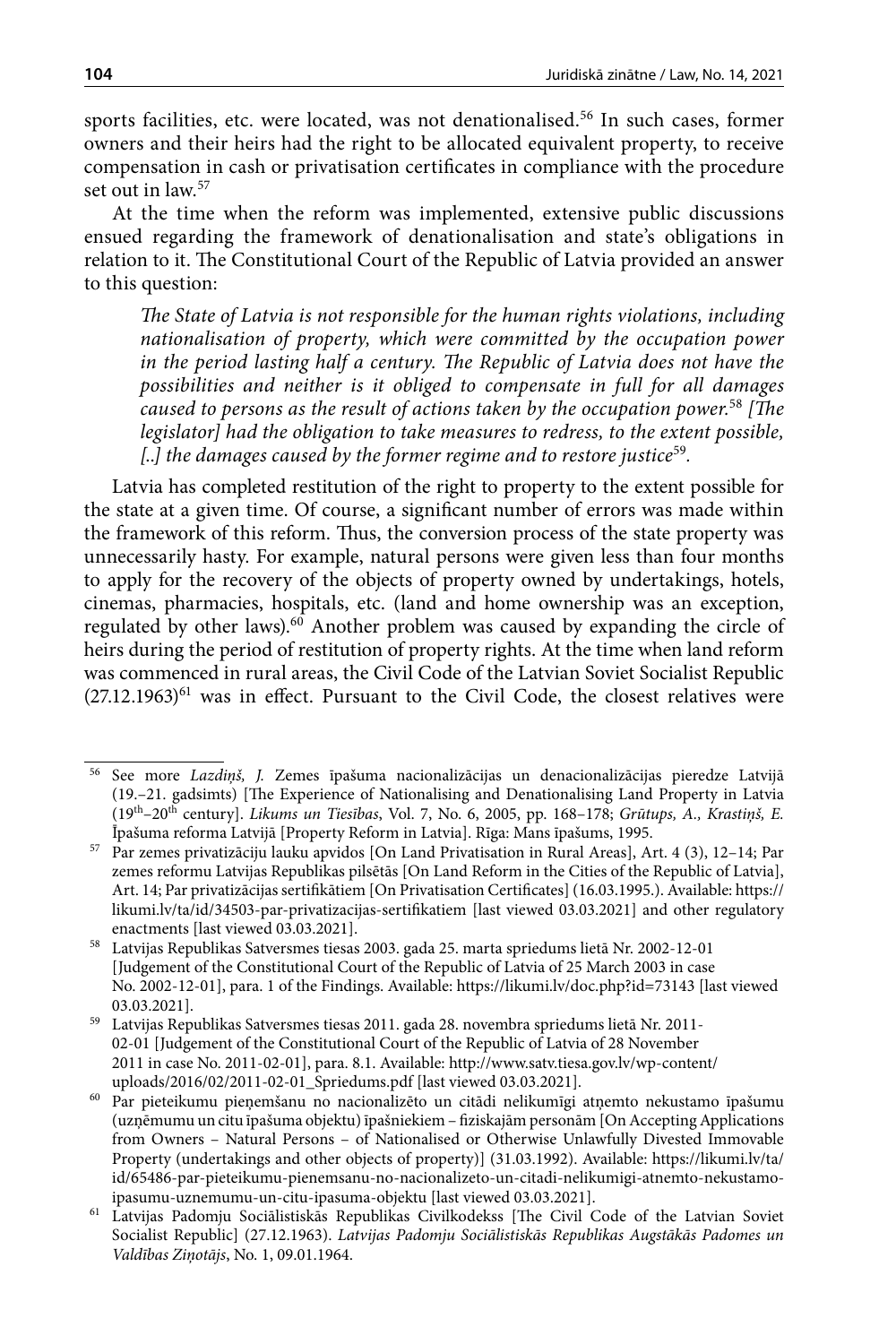invited to inherit property.62 On 1 September 1992, general clauses, rights *in rem* and inheritance rights contained in the 1937 Latvian Civil Law were reinstated.<sup>63</sup>

The Civil Law, drawn up in the Romano-Germanic legal tradition, did not limit the circle of heirs to close relatives. Consequently, after the Civil Law entered into effect, a considerable number of persons, who pursuant to the Civil Code were not recognised as heirs, became entitled to request restitution of the title to property. However, before the more distant relatives, in accordance with the circle of relatives expanded by the Civil Law, could apply for the restitution of the title to property, the land could have been transferred into permanent use to another person in the general procedure for privatising state property. In such a case, the former owners had to accept allocation of an equivalent land plot or compensation.

The emergence of the so-called divided property rights takes a special place in the "list of problems" of property reform. It originated in restoring the right of property to land on which multiapartment residential buildings had been erected. The divided immovable property right was legalised by the Supreme Council of the Republic of Latvia on 7 July 1992 by adopting the law "On the Time of Entry into Force and Procedure of Application of the Introductory Part, Parts on Inheritance Law and Property Law of the Renewed Civil Law of the Republic of Latvia of 1937".64 The purpose of the law to legalise the existing property relations was reached but this could not be said about the future relationships between owners.

Setting the amount of land lease has turned into "the apple of discord" for landowners and owners of multiapartment residential buildings. Following several judgements by the Constitutional Court, the legislator's attempts to resolve this problem by setting the ceiling for the land lease have failed. Currently, the amount of land lease is set by the parties, agreeing in writing.65 To date, the legislator has not succeeded in adopting legal regulations on how the owners of apartments in multiapartment residential buildings could purchase land from landowners, nor in enforcing the findings included in the Constitutional Court's case law:

*The legislator is the one who, abiding by the case law of the Constitutional Court in matters of compulsory lease, must find such a solution to a particular situation in a procedure within which possible restrictions of persons' fundamental rights are duly assessed and where the rights of landowners and the owners of multiapartment buildings are justly balanced.*<sup>66</sup>

 $^{62}$  "Firstly – children of the deceased (also, adopted children), the spouse and parents (also, adoptive), as well as the deceased person's child born after his death; the second line – siblings of the deceased, his grandfather and grandmother from both his father's and mother's side of the family. [..] Grandchildren and great-grandchildren of the leaver of the estate are lawful heirs if, at the opening of the succession, the parent, who himself would have been the heir, is not alive." (Art. 555).

<sup>63</sup> Par atjaunotā Latvijas Republikas 1937.gada [Civillikuma](https://likumi.lv/ta/id/225418-civillikums) ievada, mantojuma tiesību un lietu tiesību daļas spēkā stāšanās laiku un piemērošanas kārtību [On the Time of Entry into Force and Procedure of Application of the Introductory Part, Parts on Inheritance Law and Property Law of the Renewed Civil Law of the Republic of Latvia of 1937] (07.07.1992). Available: [https://likumi.lv/ta/id/75530](https://likumi.lv/ta/id/75530-par-atjaunota-latvijas-republikas-1937gada-civillikuma-ievada-mantojuma-tiesibu-un-lietu-tiesibu-dalas-speka-stasanas-laiku-un-piemerosanas-kartibu) [par-atjaunota-latvijas-republikas-1937gada-civillikuma-ievada-mantojuma-tiesibu-un-lietu-tiesibu](https://likumi.lv/ta/id/75530-par-atjaunota-latvijas-republikas-1937gada-civillikuma-ievada-mantojuma-tiesibu-un-lietu-tiesibu-dalas-speka-stasanas-laiku-un-piemerosanas-kartibu)[dalas-speka-stasanas-laiku-un-piemerosanas-kartibu](https://likumi.lv/ta/id/75530-par-atjaunota-latvijas-republikas-1937gada-civillikuma-ievada-mantojuma-tiesibu-un-lietu-tiesibu-dalas-speka-stasanas-laiku-un-piemerosanas-kartibu) [last viewed 03.03.2021].  $\,^{64}$  Ibid., Art. 14.

<sup>&</sup>lt;sup>65</sup> See Par zemes reformu Latvijas Republikas pilsētās [On Land Reform in the Cities of the Republic of Latvia], Art. 12 (2<sup>1</sup>); Par valsts un pašvaldību dzīvojamo māju privatizāciju [On Privatisation of State and Local Government Residential Homes] (21.06.1995), Art. 54 (2). Available: https://likumi.lv/ta/ id/35770-par-valsts-un-pasvaldibu-dzivojamo-maju-privatizaciju [last viewed 03.03.2021].

<sup>66</sup> Latvijas Republikas Satversmes tiesas 2018. gada 12. aprīļa spriedums lietā Nr. 2017-17-01 [Judgement of the Constitutional Court of the Republic of Latvia of 12 April 2018 No. 2017-17-01], para. 24.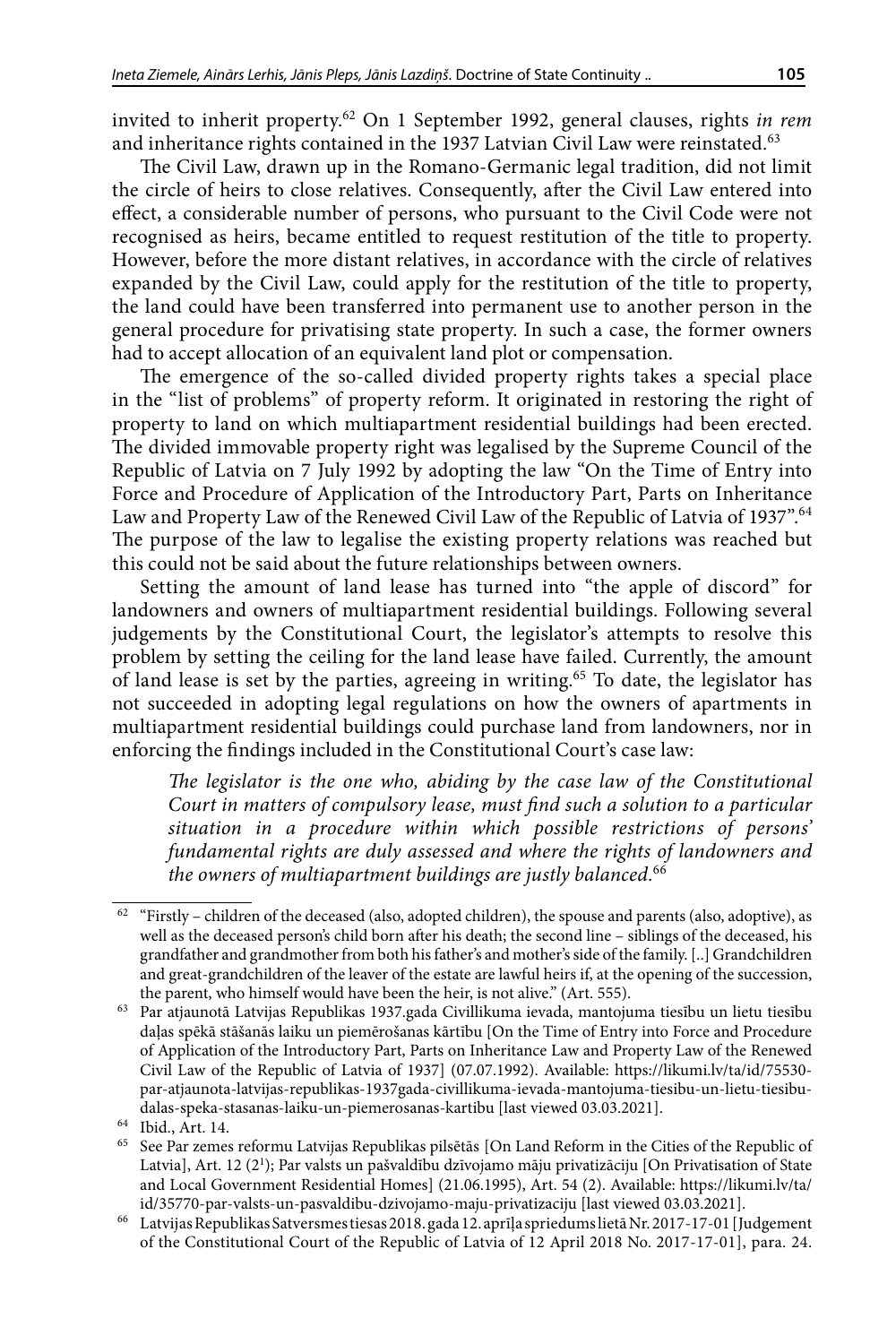No major property reform proceeds without errors and valid criticism. In this respect, Latvia is no exception. However, the conversion of state property into private property, even with all its deficiencies, has significantly reinforced the foundations of Latvia as a democratic state governed by the rule of law ensuring (substantially) the continuity of the right to property of former owners and their heirs. Therefore, denationalisation of property should be viewed as an important aspect in substantiating the continuity of the State of Latvia<sup>67</sup>, also symbolising restitution of the sovereign power of Latvia as a state governed by the rule of law in full in the area of property rights.

## **Summary**

- 1. Since its proclamation on 18 November 1918, the Republic of Latvia has continuously existed *de iure* as an internationally recognised subject of international law. The Republic of Latvia continued to implement the functions of state even during occupation. Throughout the entire period of occupation, the diplomatic and consular services of the Republic of Latvia operated continuously, representing the interests of the Republic of Latvia abroad and expressing its official position.
- 2. During the entire period of occupation, the *Satversme* continued to be valid as the only constitution of the Republic of Latvia, and the perseverance of the national resistance movement was the necessary evidence in the fight for restoration of the independence of the Republic of Latvia. The Central Council of Latvia was organised on the basis of the *Satversme* as the most significant organisation of the national resistance movement, ensuring the continuity of state power.
- 3. Pauls Kalniņš, the Speaker of the 4th *Saeima*, is to be recognised as the legitimate acting President of the State, who undertook these obligations based on the *Satversme* in the circumstances where the state was unlawfully occupied. Similarly, the Vice-Speaker of the *Saeima*, Jāzeps Rancāns, is to be considered a legitimate acting President of the state and the Speaker of the *Saeima*, who, pursuant to the *Satversme*, assumed these obligations after Pauls Kalniņš' demise.
- 4. Restitution of the right to property to the former owners and their heirs implemented after the collapse of the Soviet power, is an important aspect in substantiating the continuity of the State of Latvia and symbolises a full restitution of the sovereign state power of Latvia as a state governed by the rule of law also in the area of the right to property.

## **Sources**

### **Bibliography**

- 1. *Bilmanis, A*. Latvia Between the Anvil and the Hammer. Washington: The Latvian Legation, 1945, 64 p.
- 2. *Bilmanis, A*. Latvia under German Occupation, 1941–1943. Washington: Press bureau of the Latvian Legation, 1943, Vol. I, 114 p.; 1944, Vol. II, 30 p.
- 3. *Bilmanis, A*. The Baltic States in Postwar Europe. Washington: Press bureau of the Latvian Legation, 1943, 48 p.

Available: https://likumi.lv/ta/id/298335-par-2017-gada-1-junija-likuma-grozijumi-likuma-par-valstsun-pasvaldibu-dzivojamo-maju-privatizaciju-1-panta-un-2017-gada-22-ju... [last viewed 03.03.2021].

<sup>67</sup> Nepārtrauktības doktrīna … [The Continuity Doctrine …], pp. 360–383.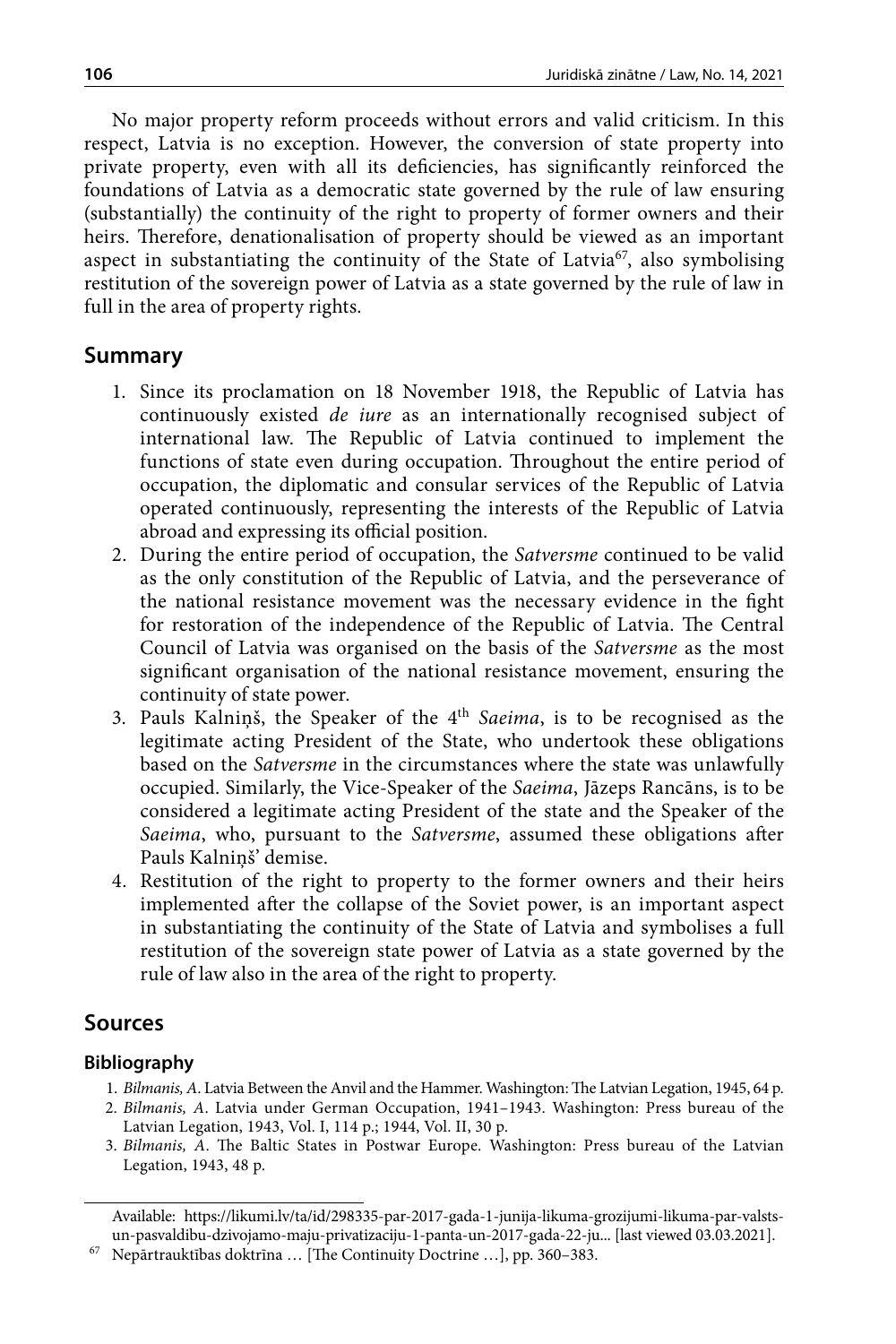- 4. *Deksnis, E. B.* Latvian Exile Government Proposals. *Journal of the University of Latvia. Law*, No. 9, 2016. pp. 78–90.
- 5. *Feldmanis, I., Freimanis, A. A., Lerhis, A., Ziemele, I.* Latvijas valsts okupācijas gados [The Latvian State in the Years of Occupation]. In: Dokumenti par Latvijas valsts starptautisko atzīšanu, neatkarības atjaunošanu un diplomātiskajiem sakariem 1918–1998 [Documents on the International Recognition, Restoration of Independence and Diplomatic Relations of the State of Latvia in 1918–1998]. Rīga: Nordik, 1999, pp. 127–183.
- 6. *Gore, I., Stranga, A.* Latvija: neatkarības mijkrēslis. Okupācija. 1939. gada septembris 1940. gada jūlijs [Latvia: The Twilight of Independence. Occupation. September 1939 – July 1940]. Rīga: Izglītība, 1992, pp. 115–117.
- 7. *Grūtups, A., Krastiņš, E.* Īpašuma reforma Latvijā [Property Reform in Latvia]. Rīga: Mans īpašums, 1995.
- 8. *Jundzis, T.* Regaining the Independence of Latvia. In: Latvia and Latvians. Collection of scholarly articles in 2 volumes. Vol. I. Rīga: Latvian Academy of Science, 2018, pp. 54–92.
- 9. *Jundzis, T., Turčinskis, Z.* Resistance to the Soviet and Nazi Regimes in Latvia, 1940–1985. In: Latvia and Latvians. Collection of scholarly articles in 2 volumes. Vol. II. Rīga: Latvian Academy of Science, 2018, pp. 710–750.
- 10. *Kangeris, K*. Latvijas pavalstnieki kara laika Eiropā [Latvian Subjects during the War in Europe]. *Mājas Viesis*, 19.04.2003, pp. 8–9.
- 11. *Kusiņš, G.* Latvijas parlamentārisma apskats [A Survey of the Latvian Parliamentarism]. Rīga: Latvijas Republikas Saeima, 2016.
- 12. *Kusiņš, G., Pleps, J.* Valsts iekārtas un tiesību sistēmas atjaunošana [Restoration of the Constitutional Order and the Legal System]. In: Latvijas valsts tiesību avoti. Valsts dibināšana – neatkarības atjaunošana [Legal Sources of the Latvian State. Foundation of the State – Restoration of Independence]. Rīga: Tiesu namu aģentūra, 2015, pp. 234–298.
- 13. Latvijas Republikas oficiālā nostāja Latvijas diplomātiskā dienesta dokumentos 1940.–1991. gadā. Dokumentu krājums [The Official Position of the Republic of Latvia in the Documents of the Latvian Diplomatic Service in 1940–1991. Collection of Documents]. Compiled by *Lerhis, A*. Rīga: Latvijas vēstures institūta apgāds, 2015.
- 14. *Lazdiņš, J.* Clashes of Opinion at the Time of Drafting the Satversme of the Republic of Latvia. *Journal of the University of Latvia. Law*, No. 10, 2017, pp. 93–103. Available: [https://](https://www.journaloftheuniversityoflatvialaw.lu.lv/fileadmin/user_upload/lu_portal/projekti/journaloftheuniversityoflatvialaw/No10/J.Lazdins.pdf) [www.journaloftheuniversityoflatvialaw.lu.lv/fileadmin/user\\_upload/lu\\_portal/projekti/](https://www.journaloftheuniversityoflatvialaw.lu.lv/fileadmin/user_upload/lu_portal/projekti/journaloftheuniversityoflatvialaw/No10/J.Lazdins.pdf) [journaloftheuniversityoflatvialaw/No10/J.Lazdins.pdf](https://www.journaloftheuniversityoflatvialaw.lu.lv/fileadmin/user_upload/lu_portal/projekti/journaloftheuniversityoflatvialaw/No10/J.Lazdins.pdf) [last viewed 03.03.2021].
- 15. *Lazdiņš, J.* Īpašuma denacionalizācija Latvijas Republikā [Denationalisation of Property in the Republic of Latvia]. In: Nepārtrauktības doktrīna Latvijas vēstures kontekstā [The Continuity Doctrine in the Context of Latvia's History]. Collective of authors, research supervisor *Jundzis, T*. Rīga: Latvijas Zinātņu akadēmijas Baltijas stratēģisko pētījumu centrs, 2017, pp. 360–383.
- 16. *Lazdiņš, J.* Tendencies in the Development of Laws in the Republic of Latvia after the Renewal of Independence in 1990–1991. *Journal of the University of Latvia. Law*, No. 8, 2015, pp. 43–67. Available: [https://www.journaloftheuniversityoflatvialaw.lu.lv/fileadmin/user\\_upload/lu\\_portal/](https://www.journaloftheuniversityoflatvialaw.lu.lv/fileadmin/user_upload/lu_portal/projekti/journaloftheuniversityoflatvialaw/No8/3.Janis_Lazdins.pdf) [projekti/journaloftheuniversityoflatvialaw/No8/3.Janis\\_Lazdins.pdf\)](https://www.journaloftheuniversityoflatvialaw.lu.lv/fileadmin/user_upload/lu_portal/projekti/journaloftheuniversityoflatvialaw/No8/3.Janis_Lazdins.pdf) [last viewed 03.03.2021].
- 17. *Lazdiņš, J.* Zemes īpašuma nacionalizācijas un denacionalizācijas pieredze Latvijā (19.–21. gadsimts) [The Experience of Nationalising and Denationalising Land Property in Latvia (19th–20th century]. *Likums un Tiesības*, Vol. 7, No. 6, 2005, pp. 168–178.
- 18. *Lēbers, D. A.* Latvijas Senāts viņdienās un mūsdienās [The Latvian Senate in the Olden and the Current Times]. *Latvijas Vēstnesis*, No. 387, 29.12.1998, p. 4.
- 19. [*Lerhis, A.*]. Ieskats Latvijas Republikas ārlietu dienesta vēsturē (1917–1997). [Insight into the History of the Foreign Service of the Republic of Latvia (1917–1997)]. In: Latvijas ārlietu dienesta rokasgrāmata [Handbook of Foreign Service of Latvia]. Rīga: Latvijas Republikas Ārlietu ministrija, 1997, pp. 10–29.
- 20. *Lerhis, A*. Neatkarības idejas saglabāšana pēckara gados: Latvijas diplomātiskā dienesta ieguldījums mūsu valsts *de iure* statusa saglabāšanā (1940.–1988. g.) [Maintaining the Idea of Independence during the Post-war Years: Contribution of the Latvian Diplomatic Service to Maintaining *de iure* Status of Our State (1940–1988)]. *Diena*, 13.02.1998, p. 13.
- 21. *Lerhis, A.* Pārmaiņas Latvijas diplomātiskā dienesta darbībā (1940. g. jūnijs 1942. g. augusts) [Changes in the Operations of the Latvian Diplomatic Service (June 1940 – August 1942)]. In: Vēsturnieks profesors Dr. phil., LZA ārzemju loceklis Andrievs Ezergailis: Biobibliogrāfija, darbabiedru veltījumi 70 gadu jubilejā [Historian Professor Dr. phil., LAS Foreign Member Andrievs Ezergailis: Biobibliography, Dedications of Colleagues on the 70<sup>th</sup> Anniversary]. Rīga: Latvijas vēstures institūta apgāds, 2000, pp. 164–190.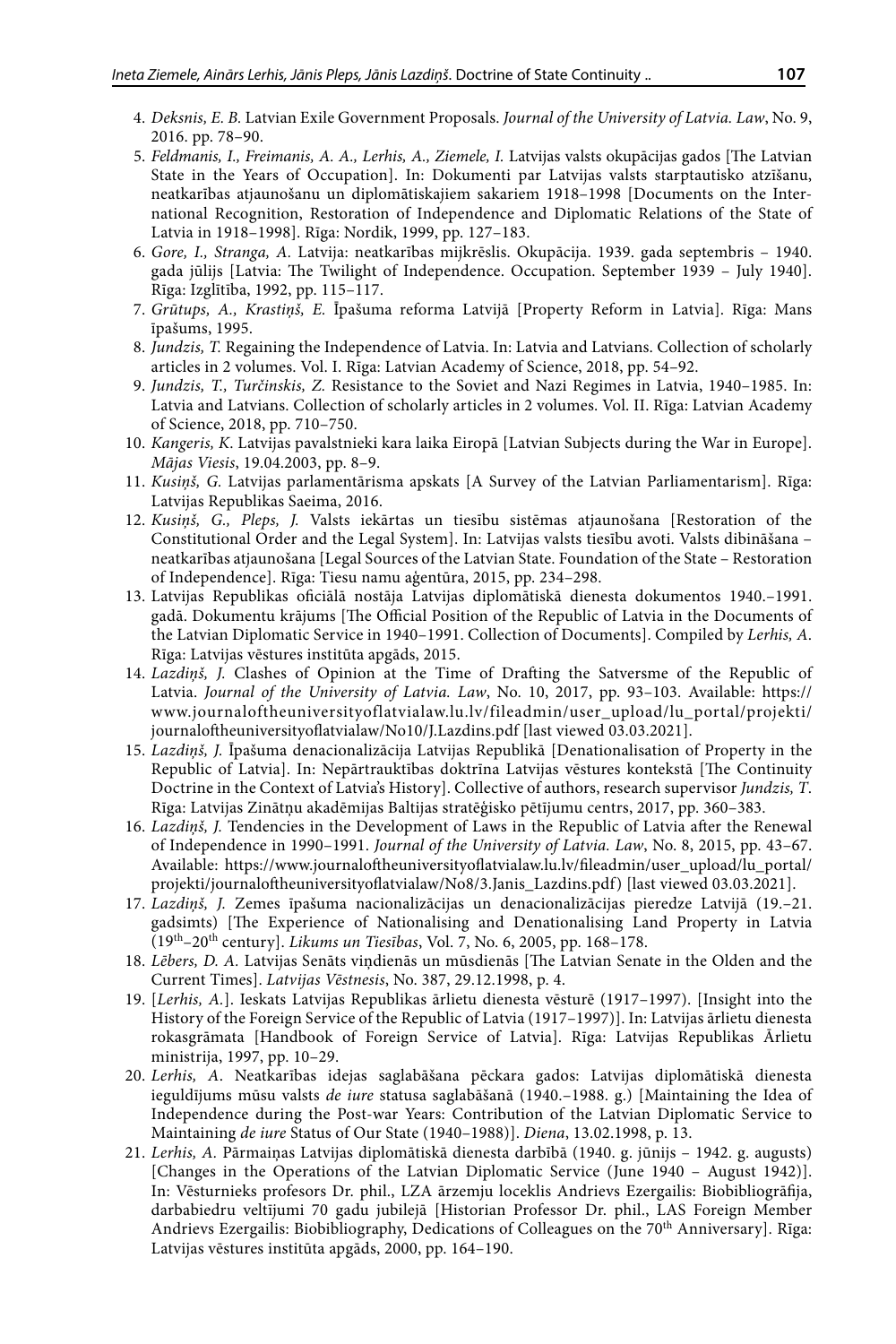- 22. *Lūsis, J.* Latvijas diplomātu darbs [Work of Latvian Diplomats]. *Daugavas Vanagu Mēnešraksts*, No. 3, 1990, pp. 9–14.
- 23. Nepārtrauktības doktrīna Latvijas vēstures kontekstā [The Continuity Doctrine in the Context of Latvia's History]. Collective of authors, research supervisor *Jundzis, T*. Rīga: Latvijas Zinātņu akadēmijas Baltijas stratēģisko pētījumu centrs, 2017.
- 24. *Pleps, J.* Role of the Latvian Central Council's Practice in Interpretation of the Constitution of Latvia. *Journal of the University of Latvia. Law*, No. 9, 2016, pp. 126–138
- 25. Rietumvalstu nostāja Baltijas valstu jautājumā 1940.–1991. gadā: Dokumentu krājums [Position of the Western Countries on the Issue of Baltic States in 1940–1991. Collection of Documents]. Compiled by *Lerhis, A.* Rīga: Latvijas vēstures institūta apgāds, 2018.
- 26. Senatoru atzinums [Advisory Opinion of the Senatores]. *Latvju Ziņas*, No. 29, 17.04.1948, pp. 1–2.
- 27. Sūtniecība Vašingtonā [Legation in Washington]. In: Latvju Enciklopēdija [Latvian Encyclopaedia]. Ed. *Andersons, E.* Vol. 4. Rockville, 1990, pp. 509–512.
- 28. *Ziemele*, I. State Continuity and Nationality: The Baltic States and Russia: Past, Present and Future as Defined by International Law. Leiden: Martinus Nijhoff Publishers, 2005.

#### **Normative Acts**

#### **Constitutional Laws**

- 1. Latvijas Republikas Satversme [The Constitution of the Republic of Latvia] (15.02.1922). Available: <https://likumi.lv/ta/en/en/id/57980-the-constitution-of-the-republic-of-latvia>[last viewed 03.03.2021].
- 2. Augstākās padomes deklarācija "Par Latvijas Republikas neatkarības atjaunošanu" [Declaration of the Supreme Council "On the Restoration of Independence of the Republic of Latvia"] (04.05.1990). Available: https://likumi.lv/ta/id/75539-par-latvijas-republikas-neatkaribasatjaunosanu [last viewed 10.03.2021].
- 3. Konstitucionālais likums "Par Latvijas Republikas valstisko statusu" [Constitutional Law "On the Statehood of the Republic of Latvia"] (21.08.1991). Available: [https://likumi.lv/ta/id/69512-par](https://likumi.lv/ta/id/69512-par-latvijas-republikas-valstisko-statusu)[latvijas-republikas-valstisko-statusu](https://likumi.lv/ta/id/69512-par-latvijas-republikas-valstisko-statusu) [last viewed 10.03.2021].

#### **Legislation**

- 1. Pagaidu nolikums par Latvijas tiesām un tiesāšanas kārtību [Provisional Statute on the Courts of Latvia and Procedure of Litigations] (06.12.1918). *Pagaidu Valdības Vēstnesis*, No. 1, 14.(1.)12.1918.
- 2. Latvijas Civillikums [The Civil Law] (28.01.1937). Available: [https://likumi.lv/ta/en/en/](https://likumi.lv/ta/en/en/id/225418-the-civil-law) [id/225418-the-civil-law](https://likumi.lv/ta/en/en/id/225418-the-civil-law) [last viewed 03.03.2021].
- 3. Latvijas Padomju Sociālistiskās Republikas Civilkodekss [The Civil Code of the Latvian Soviet Socialist Republic] (27.12.1963). Latvijas Padomju Sociālistiskās Republikas Augstākās Padomes un Valdības Ziņotājs, No. 1, 09.01.1964.
- 4. Par agrāro reformu Latvijas Republikā [On Agrarian Reform in the Republic of Latvia] (13.06.1990). Available: <https://likumi.lv/ta/id/76206-par-agraro-reformu-latvijas-republika> [last viewed 03.03.2021].
- 5. Par zemes reformu Latvijas Republikas lauku apvidos [On Land Reform in Rural Areas of the Republic of Latvia] (21.11.1990). Available: https://likumi.lv/ta/en/en/id/72849-law-on-landreform-in-the-rural-areas-of-the-republic-of-latvia [last viewed 03.03.2021].
- 6. Par valsts īpašuma un tā konversijas pamatprincipiem [On the basic principles of the state property and its conversion] (20.03.1991). Available: <https://likumi.lv/doc.php?id=65829>[last viewed 03.03.2021].
- 7. Par namīpašumu atdošanu likumīgajiem īpašniekiem [On Returning Homeownerships to their Legal Owners] (30.10.1991). Available: https://likumi.lv/ta/id/70828-par-namipasumuatdosanu-likumigajiem-ipasniekiem [last viewed 03.03.2021].
- 8. Par namīpašumu denacionalizāciju Latvijas Republikā [On Denationalisation of Homeownership in the Republic of Latvia] (30.10.1991). Available: https://likumi.lv/ta/id/70829-par-namipasumudenacionalizaciju-latvijas-republika [last viewed 03.03.2021].
- 9. Par zemes reformu Latvijas Republikas pilsētās [On Land Reform in the Cities of the Republic of Latvia] (20.11.1991). Available: https://likumi.lv/ta/id/70467-par-zemes-reformu-latvijasrepublikas-pilsetas [last viewed 03.03.2021].
- 10. Par pieteikumu pieņemšanu no nacionalizēto un citādi nelikumīgi atņemto nekustamo īpašumu (uzņēmumu un citu īpašuma objektu) īpašniekiem – fiziskajām personām [On Accepting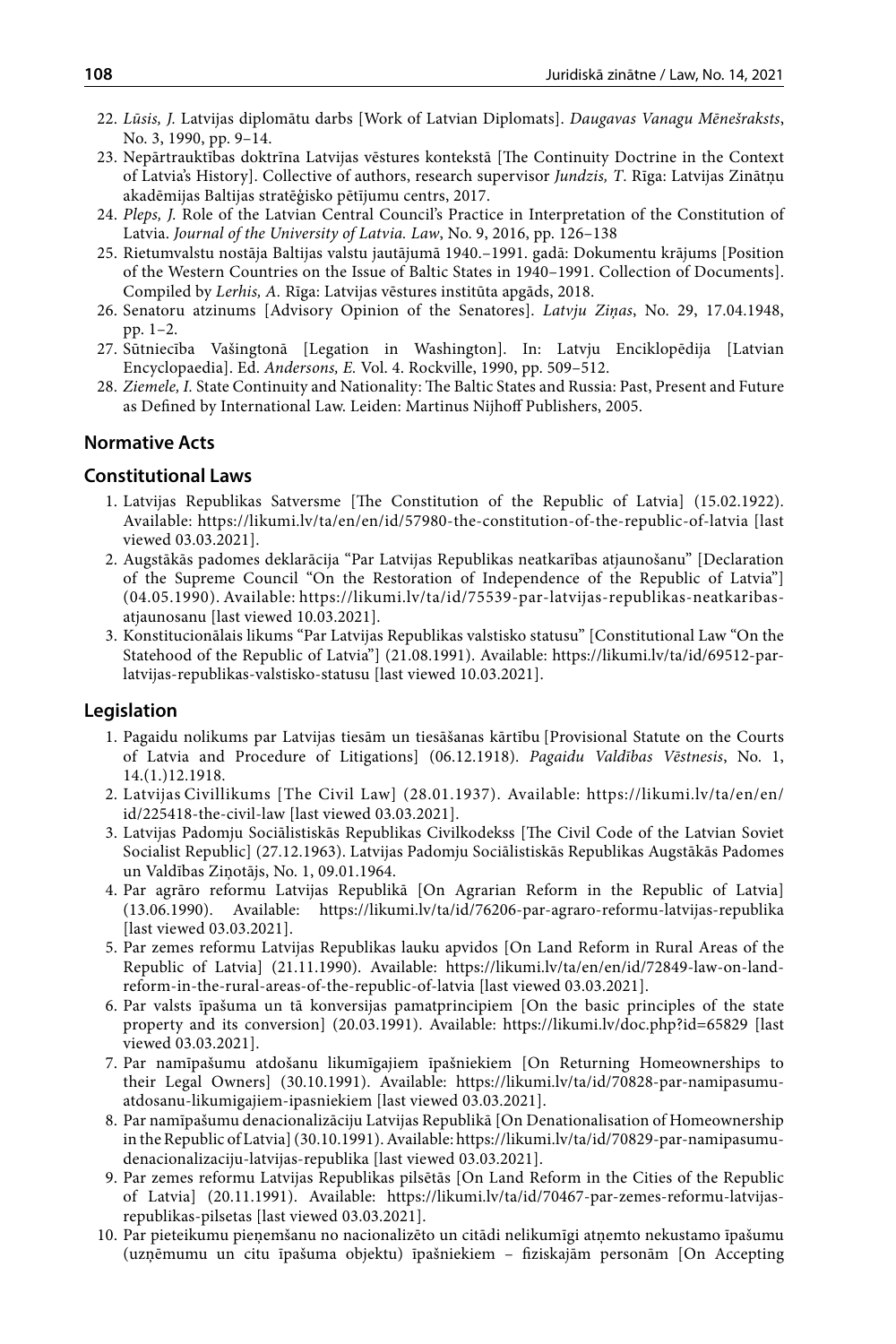Applications from Owners – Natural Persons – of Nationalised or Otherwise Unlawfully Divested Immovable Property (undertakings and other objects of property)] (31.03.1992). Available: https://likumi.lv/ta/id/65486-par-pieteikumu-pienemsanu-no-nacionalizeto-uncitadi-nelikumigi-atnemto-nekustamo-ipasumu-uznemumu-un-citu-ipasuma-objektu [last viewed 03.03.2021].

- 11. Par īpašumu atdošanu reliģiskajām organizācijām [On Returning Property to Religious Organisations] (12.05.1992). Available: https://likumi.lv/ta/id/65537-par-ipasumu-atdosanureligiskajam-organizacijam [last viewed 03.03.2021].
- 12. Par atjaunotā Latvijas Republikas 1937. gada  [Civillikuma](https://likumi.lv/ta/id/225418-civillikums) ievada, mantojuma tiesību un lietu tiesību daļas spēkā stāšanās laiku un piemērošanas kārtību **[**On the Time of Entry into Force and Procedure of Application of the Introductory Part, Parts on Inheritance Law and Property Law of the Renewed Civil Law of the Republic of Latvia of 1937 (07.07.1992). Available: [https://likumi.lv/](https://likumi.lv/ta/id/75530-par-atjaunota-latvijas-republikas-1937gada-civillikuma-ievada-mantojuma-tiesibu-un-lietu-tiesibu-dalas-speka-stasanas-laiku-un-piemerosanas-kartibu) [ta/id/75530-par-atjaunota-latvijas-republikas-1937gada-civillikuma-ievada-mantojuma-tiesibu](https://likumi.lv/ta/id/75530-par-atjaunota-latvijas-republikas-1937gada-civillikuma-ievada-mantojuma-tiesibu-un-lietu-tiesibu-dalas-speka-stasanas-laiku-un-piemerosanas-kartibu)[un-lietu-tiesibu-dalas-speka-stasanas-laiku-un-piemerosanas-kartibu](https://likumi.lv/ta/id/75530-par-atjaunota-latvijas-republikas-1937gada-civillikuma-ievada-mantojuma-tiesibu-un-lietu-tiesibu-dalas-speka-stasanas-laiku-un-piemerosanas-kartibu) [last viewed 03.03.2021].
- 13. Par zemes privatizāciju lauku apvidos [On Land Privatisation in Rural Areas] (09.07.1992). Available: https://likumi.lv/ta/en/en/id/74241-on-land-privatisation-in-rural-areas [last viewed 03.03.2021].
- 14. Par tiesu varu [On Judicial Power] (15.12.1992). Available: [https://likumi.lv/ta/en/en/id/62847](https://likumi.lv/ta/en/en/id/62847-on-judicial-power) [on-judicial-power](https://likumi.lv/ta/en/en/id/62847-on-judicial-power) [last viewed 03.03.2021].
- 15. Par 5. Saeimas vēlēšanām [On the Elections of the 5th *Saeima*] (20.10.1992). Available: [https://](https://likumi.lv/ta/id/66524-par-5-saeimas-velesanam) [likumi.lv/ta/id/66524-par-5-saeimas-velesanam](https://likumi.lv/ta/id/66524-par-5-saeimas-velesanam) [last viewed 10.03.2021].
- 16. Par īpašuma tiesību atjaunošanu uz uzņēmumiem un citiem īpašuma objektiem [On Renewal of Property Rights to Undertakings and Other Property Objects] (30.03.1993). Available: https://likumi.lv/ta/en/en/id/60054-on-renewal-of-property-rights-to-undertakings-and-otherproperty-objects [last viewed 03.03.2021].
- 17. Par privatizācijas sertifikātiem [On Privatisation Certificates] (16.03.1995). Available: [https://](https://likumi.lv/ta/id/34503-par-privatizacijas-sertifikatiem) [likumi.lv/ta/id/34503-par-privatizacijas-sertifikatiem](https://likumi.lv/ta/id/34503-par-privatizacijas-sertifikatiem) [last viewed 03.03.2021].
- 18. Par valsts un pašvaldību dzīvojamo māju privatizāciju [On Privatisation of State and Local Government Residential Homes] (21.06.1995). Available: https://likumi.lv/ta/id/35770-parvalsts-un-pasvaldibu-dzivojamo-maju-privatizaciju [last viewed 03.03.2021].
- 19. Par nekustamo īpašumu atdošanu akadēmiskajām mūža organizācijām [On Returning Immovable Property to Academic Lifelong Organisations] (28.11.1996). Available: https://likumi.ly/ta/ id/41487-par-nekustamo-ipasumu-atdosanu-akademiskajam-muza-organizacijam [last viewed 03.03.2021].
- 20. Par īpašuma tiesību atjaunošanu Latvijas Igauņu biedrībai [On Restituting the Title to Property to the Association of Latvian Estonians] (16.01.1997). Available: https://likumi.lv/ta/id/42064 par-ipasuma-tiesibu-atjaunosanu-latvijas-igaunu-biedribai [last viewed 03.03.2021].
- 21. Par īpašuma tiesību atjaunošanu Ebreju slimnīcas "Bikur Holim" biedrībai [On Restituting the Title to Property of the Association of the Jewish Hospital "Bikur Holim"] (21.05.1998). Available: https://likumi.lv/ta/id/48410-par-ipasuma-tiesibu-atjaunosanu-ebreju-slimnicas-bikur-holimbiedribai [last viewed 03.03.2021].

#### **Case Law**

- 1. Latvijas Republikas Satversmes tiesas 2003. gada 25. marta spriedums lietā Nr. 2002-12-01 [Judgement of the Constitutional Court of the Republic of Latvia of 25 March 2003 in case No. 2002-12-01]. Available: <https://likumi.lv/doc.php?id=73143>[last viewed 03.03.2021].
- 2. Judgment in the case No. 2007-10-0102, Riga, 29 November 2007. In: Selected Case-Law of the Constitutional Court of the Republic of Latvia: 1996–2017. Riga: The Constitutional Court of the Republic of Latvia, 2018. Available: [http://www.satv.tiesa.gov.lv/other/2018-ST-Zelta-gala%20](http://www.satv.tiesa.gov.lv/other/2018-ST-Zelta-gala%20versija.pdf) [versija.pdf](http://www.satv.tiesa.gov.lv/other/2018-ST-Zelta-gala%20versija.pdf) [last viewed 03.03.2021].
- 3. Latvijas Republikas Satversmes tiesas 2010. gada 13. maija spriedums lietā Nr. 2009-94-01 [Judgement by the Constitutional Court of the Republic of Latvia of 13 May 2010 in Case No. 2009-94-01]. Available: [http://www.satv.tiesa.gov.lv/upload/spriedums\\_2009\\_94\\_01.htm](http://www.satv.tiesa.gov.lv/upload/spriedums_2009_94_01.htm) [last viewed 12.12.2015].
- 4. Latvijas Republikas Satversmes tiesas 2011. gada 28. novembra spriedums lietā Nr. 2011-02-01 [Judgement of the Constitutional Court of the Republic of Latvia of 28 November 2011 in case No. 2011-02-01]. Available: http://www.satv.tiesa.gov.lv/wp-content/uploads/2016/02/2011-02-01\_ Spriedums.pdf [last viewed 03.03.2021].